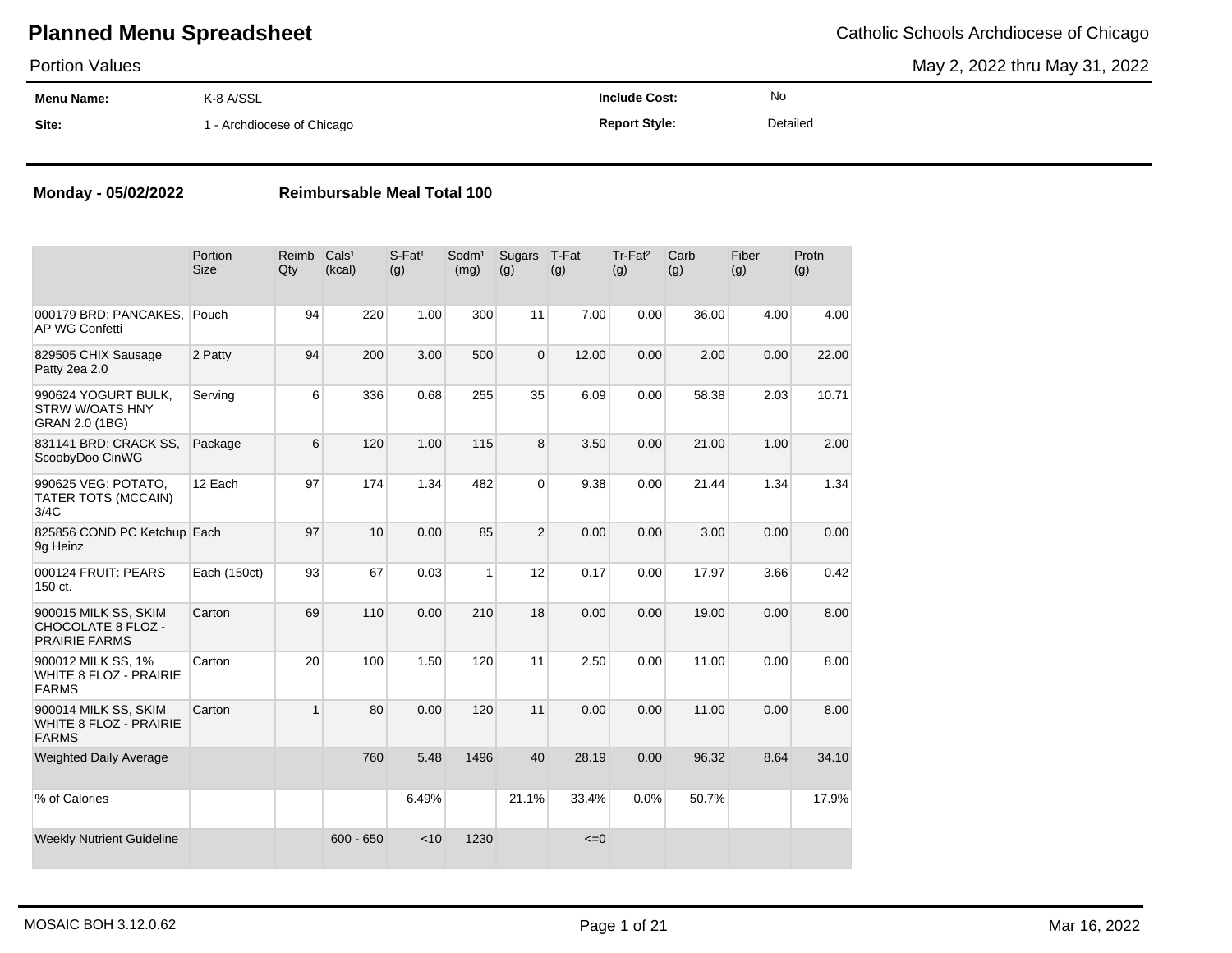May 2, 2022 thru May 31, 2022

Portion Values

**Tuesday - 05/03/2022 Reimbursable Meal Total 100**

|                                                                           | Portion<br><b>Size</b> | Reimb<br>Qty | Cals <sup>1</sup><br>(kcal) | $S$ -Fat <sup>1</sup><br>(g) | Sodm <sup>1</sup><br>(mg) | Sugars<br>(g)  | T-Fat<br>(g) | Tr-Fat <sup>2</sup><br>(g) | Carb<br>(g) | Fiber<br>(g) | Protn<br>(g) |
|---------------------------------------------------------------------------|------------------------|--------------|-----------------------------|------------------------------|---------------------------|----------------|--------------|----------------------------|-------------|--------------|--------------|
| 990667 ENT: BOWL,<br>CHIXPOP CH WG 2.5<br>(1BG)                           | <b>Bowl</b>            | 95           | 396                         | 5.80                         | 585                       | $\overline{2}$ | 19.53        | 0.00                       | 34.59       | 5.54         | 20.81        |
| 900176 SALAD, APPLE<br>Sicd IW CHCube2.0                                  | Each                   | 5            | 210                         | 9.00                         | 380                       | 6              | 14.00        | 0.00                       | 7.00        | 1.00         | 14.00        |
| 825962 BRD: CRACK SS,<br>GFishPrtz .75oz                                  | Package                | 5            | 90                          | 0.00                         | 200                       | $\overline{0}$ | 1.50         | 0.00                       | 16.00       | 1.00         | 2.00         |
| 830676 VEG: BROCCOLI,<br>CUT FRZ CKD 3/4C                                 | 3/4 Cup                | 82           | 37                          | 0.02                         | 14                        | 2              | 0.16         | 0.00                       | 6.97        | 3.91         | 4.04         |
| 000154 FRUIT: CRAISINS,<br>SS Origin1.16                                  | Box (1.16oz)           | 90           | 110                         | 0.00                         | $\Omega$                  | 24             | 0.00         | 0.00                       | 27.00       | 2.00         | 0.00         |
| 900015 MILK SS, SKIM<br><b>CHOCOLATE 8 FLOZ -</b><br><b>PRAIRIE FARMS</b> | Carton                 | 69           | 110                         | 0.00                         | 210                       | 18             | 0.00         | 0.00                       | 19.00       | 0.00         | 8.00         |
| 900012 MILK SS, 1%<br><b>WHITE 8 FLOZ - PRAIRIE</b><br><b>FARMS</b>       | Carton                 | 20           | 100                         | 1.50                         | 120                       | 11             | 2.50         | 0.00                       | 11.00       | 0.00         | 8.00         |
| 900014 MILK SS, SKIM<br><b>WHITE 8 FLOZ - PRAIRIE</b><br><b>FARMS</b>     | Carton                 | $\mathbf{1}$ | 80                          | 0.00                         | 120                       | 11             | 0.00         | 0.00                       | 11.00       | 0.00         | 8.00         |
| <b>Weighted Daily Average</b>                                             |                        |              | 617                         | 6.28                         | 767                       | 40             | 19.96        | 0.00                       | 79.45       | 10.37        | 31.09        |
| % of Calories                                                             |                        |              |                             | 9.16%                        |                           | 25.9%          | 29.1%        | 0.0%                       | 51.5%       |              | 20.2%        |
| <b>Weekly Nutrient Guideline</b>                                          |                        |              | $600 - 650$                 | < 10                         | 1230                      |                | $\leq=0$     |                            |             |              |              |

**Wednesday - 05/04/2022 Reimbursable Meal Total 100**

|                                                     | Portion<br><b>Size</b> | Reimb<br>Qty | Cals <sup>1</sup><br>(kcal) | $S$ -Fat <sup>1</sup><br>(g) | Sodm <sup>1</sup><br>(mg) | Sugars T-Fat<br>(g) | (g)   | $Tr-Fat2$<br>(g) | Carb<br>(g) | Fiber<br>(g) | Protn<br>(g) |
|-----------------------------------------------------|------------------------|--------------|-----------------------------|------------------------------|---------------------------|---------------------|-------|------------------|-------------|--------------|--------------|
| 990678 BURG, BEEF AM<br>AP WG 2.25 (2BG)<br>(ALPHA) | Each                   | 97           | 305                         | 4.62                         | 505                       | 4                   | 11.50 | 0.00             | 28.50       | 2.00         | 19.50        |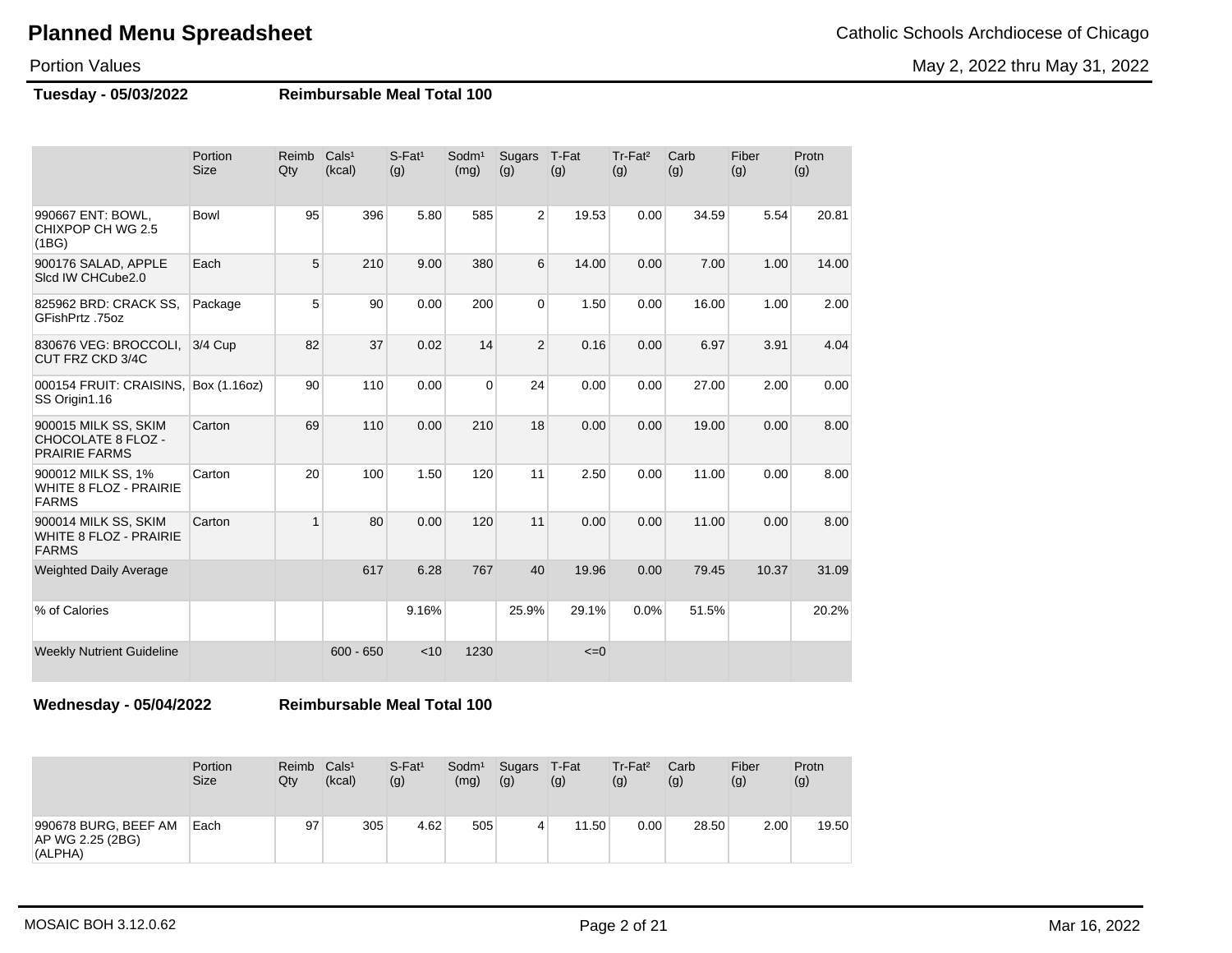May 2, 2022 thru May 31, 2022

Portion Values

|                                                                       | Portion<br><b>Size</b> | Reimb<br>Qty | Cals <sup>1</sup><br>(kcal) | S-Fat <sup>1</sup><br>(g) | Sodm <sup>1</sup><br>(mg) | <b>Sugars</b><br>(g) | T-Fat<br>(g) | Tr-Fat <sup>2</sup><br>(g) | Carb<br>(g) | Fiber<br>(g) | Protn<br>(g) |
|-----------------------------------------------------------------------|------------------------|--------------|-----------------------------|---------------------------|---------------------------|----------------------|--------------|----------------------------|-------------|--------------|--------------|
| 825856 COND PC Ketchup Each<br>9g Heinz                               |                        | 97           | 10                          | 0.00                      | 85                        | $\overline{2}$       | 0.00         | 0.00                       | 3.00        | 0.00         | 0.00         |
| 990705 SALAD, THAM<br><b>C/BPEPP ITALIAN AP</b><br>2.25               | Each                   | 3            | 215                         | 5.72                      | 656                       | 3                    | 12.60        | 0.00                       | 4.52        | 0.86         | 19.10        |
| 990650 Breadstick WG<br>1BG (1EA)(Alpha) - Indiv<br>Overwrapped       | Each                   | 3            | 70                          | 0.00                      | 140                       | $\mathbf{1}$         | 1.00         | 0.00                       | 14.00       | 1.50         | 3.00         |
| 833328 COND PC,<br><b>DRESSING ITALIAN FF</b><br>12G (PPI)            | Packet                 | 3            | 5                           | 0.00                      | 120                       | $\Omega$             | 0.00         | 0.00                       | 1.00        | 0.00         | 0.00         |
| 990629 VEG: CARROTS,<br>DICED FZ CKD 3/4C                             | 3/4 Cup                | 82           | 49                          | 0.16                      | 78                        | 5                    | 0.90         | 0.00                       | 10.21       | 4.36         | 0.77         |
| 000108 FRUIT: CUP SS,<br>APPLESC CINN UNSWT<br>SHLF-STBL 1/2C         | Each (1/2c)            | 96           | 50                          | 0.00                      | $\mathbf 0$               | 12                   | 0.00         | 0.00                       | 14.00       | 1.00         | 0.00         |
| 900015 MILK SS, SKIM<br>CHOCOLATE 8 FLOZ -<br><b>PRAIRIE FARMS</b>    | Carton                 | 69           | 110                         | 0.00                      | 210                       | 18                   | 0.00         | 0.00                       | 19.00       | 0.00         | 8.00         |
| 900012 MILK SS, 1%<br><b>WHITE 8 FLOZ - PRAIRIE</b><br><b>FARMS</b>   | Carton                 | 20           | 100                         | 1.50                      | 120                       | 11                   | 2.50         | 0.00                       | 11.00       | 0.00         | 8.00         |
| 900014 MILK SS, SKIM<br><b>WHITE 8 FLOZ - PRAIRIE</b><br><b>FARMS</b> | Carton                 | $\mathbf{1}$ | 80                          | 0.00                      | 120                       | 11                   | 0.00         | 0.00                       | 11.00       | 0.00         | 8.00         |
| <b>Weighted Daily Average</b>                                         |                        |              | 499                         | 5.09                      | 834                       | 36                   | 12.80        | 0.00                       | 68.38       | 6.55         | 27.41        |
| % of Calories                                                         |                        |              |                             | 9.18%                     |                           | 28.9%                | 23.1%        | 0.0%                       | 54.8%       |              | 22.0%        |
| <b>Weekly Nutrient Guideline</b>                                      |                        |              | $600 - 650$                 | < 10                      | 1230                      |                      | $\leq=0$     |                            |             |              |              |

**Thursday - 05/05/2022 Reimbursable Meal Total 100**

|                                                      | Portion<br><b>Size</b> | Reimb<br>Qty | Cals <sup>1</sup><br>(kcal) | $S$ -Fat <sup>1</sup><br>(g) | Sodm <sup>1</sup><br>(mg) | Sugars T-Fat<br>(g) | (g)   | $Tr-Fat2$<br>(g) | Carb<br>(g) | Fiber<br>(g) | Protn<br>(g) |
|------------------------------------------------------|------------------------|--------------|-----------------------------|------------------------------|---------------------------|---------------------|-------|------------------|-------------|--------------|--------------|
| 990728 TACO BfGd Soft<br>AP NON-WG 2.25 (2BG)<br>2EA | 2 Each                 | 96           | 334                         | 4.71                         | 793                       |                     | 12.88 | 0.00             | 36.88       | 3.46         | 18.68        |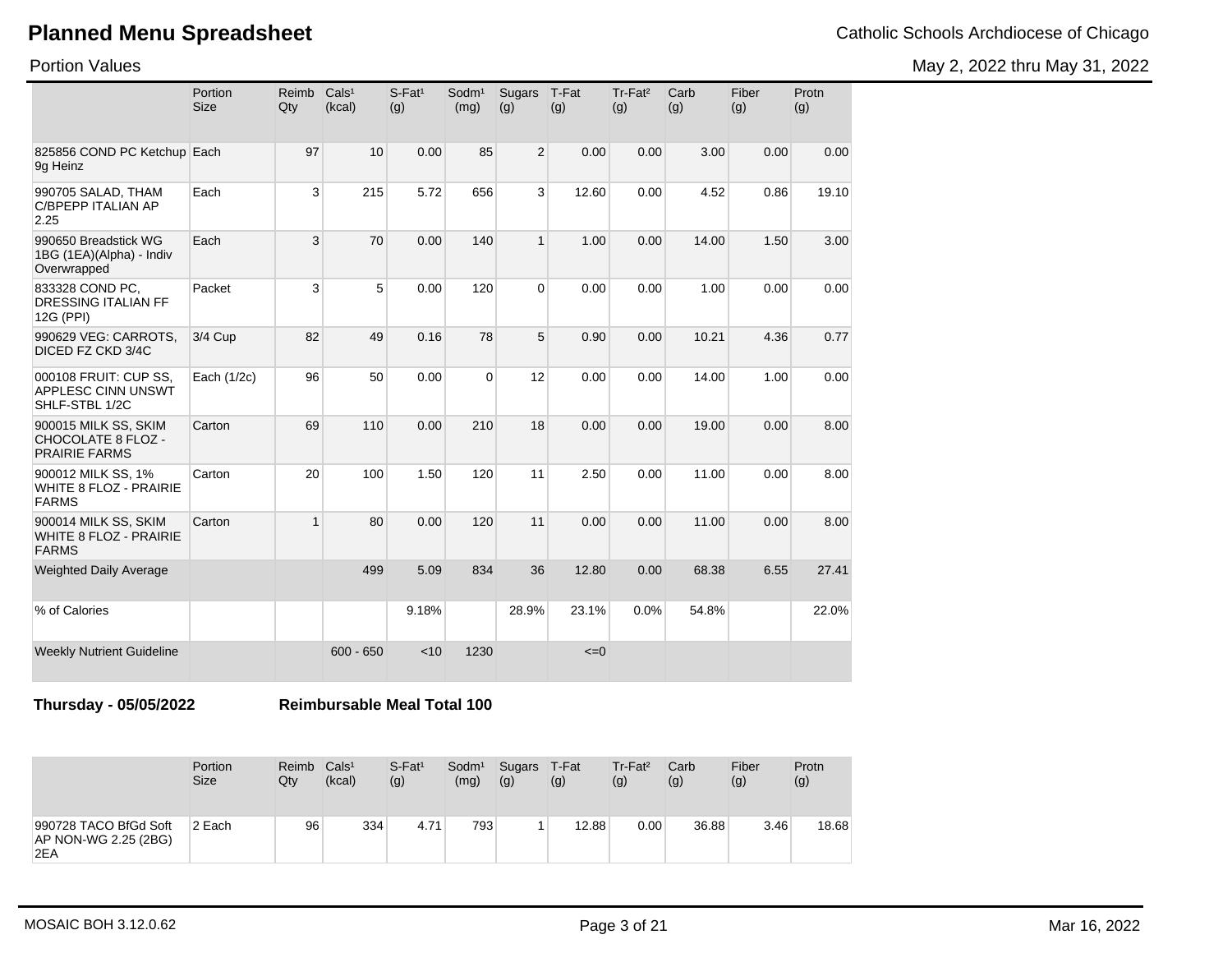Portion Values

| <b>Planned Menu Spreadsheet</b> | Catholic Schools Archdiocese of Chicago |
|---------------------------------|-----------------------------------------|
|---------------------------------|-----------------------------------------|

May 2, 2022 thru May 31, 2022

|                                                                       | Portion<br><b>Size</b> | Reimb<br>Qty | Cals <sup>1</sup><br>(kcal) | $S-Fat1$<br>(g) | Sodm <sup>1</sup><br>(mg) | <b>Sugars</b><br>(g) | T-Fat<br>(g) | Tr-Fat <sup>2</sup><br>(g) | Carb<br>(g) | Fiber<br>(g) | Protn<br>(g) |
|-----------------------------------------------------------------------|------------------------|--------------|-----------------------------|-----------------|---------------------------|----------------------|--------------|----------------------------|-------------|--------------|--------------|
| 825869 COND PC Sauce,<br>Taco 9g                                      | Each                   | 93           | $\overline{4}$              | 0.00            | 57                        | $\mathbf{0}$         | 0.02         | 0.00                       | 0.76        | 0.12         | 0.10         |
| 990658 SALAD NAC, BfGd Each<br>AP 2.0 - w/o Chips                     |                        | 4            | 184                         | 6.97            | 391                       | 3                    | 11.64        | 0.00                       | 6.22        | 1.74         | 13.90        |
| 831270 SNACK: CHIP SS,<br><b>Tort Bkd ScpWG</b>                       | Package                | 4            | 110                         | 0.00            | 125                       | $\mathbf{0}$         | 2.50         | 0.00                       | 19.00       | 1.00         | 2.00         |
| 825953 BRD: CRACK SS.<br>GFishChd.75ozWG                              | Package                | 4            | 100                         | 0.50            | 170                       | $\mathbf 0$          | 4.00         | 0.00                       | 14.00       | 1.00         | 2.00         |
| 825102 VEG: BEANS,<br><b>REFRIED AP 1/2C</b>                          | $1/2$ Cup              | 82           | 139                         | 0.00            | 499                       | $\mathbf{1}$         | 1.74         | 0.00                       | 23.21       | 6.96         | 6.96         |
| 826372 VEG: SALAD,<br>SIDE ROMMIX AP 1/2c                             | $1/2$ Cup              | 93           | 6                           | 0.00            | $\overline{4}$            | 1                    | 0.00         | 0.00                       | 1.21        | 0.40         | 0.40         |
| 826059 COND PC,<br>DRESSING RANCH 12G<br>(HEINZ)                      | Each                   | 93           | 49                          | 0.76            | 101                       | $\mathbf{1}$         | 4.92         | 0.10                       | 0.91        | 0.02         | 0.10         |
| 826343 JUICE SS,<br>Grape100% 4oz Cart                                | Each                   | 99           | 80                          | 0.00            | 15                        | 18                   | 0.00         | 0.00                       | 18.00       | 0.00         | 1.00         |
| 900015 MILK SS, SKIM<br>CHOCOLATE 8 FLOZ -<br><b>PRAIRIE FARMS</b>    | Carton                 | 69           | 110                         | 0.00            | 210                       | 18                   | 0.00         | 0.00                       | 19.00       | 0.00         | 8.00         |
| 900012 MILK SS, 1%<br>WHITE 8 FLOZ - PRAIRIE<br><b>FARMS</b>          | Carton                 | 20           | 100                         | 1.50            | 120                       | 11                   | 2.50         | 0.00                       | 11.00       | 0.00         | 8.00         |
| 900014 MILK SS, SKIM<br><b>WHITE 8 FLOZ - PRAIRIE</b><br><b>FARMS</b> | Carton                 | $\mathbf{1}$ | 80                          | 0.00            | 120                       | 11                   | 0.00         | 0.00                       | 11.00       | 0.00         | 8.00         |
| <b>Weighted Daily Average</b>                                         |                        |              | 681                         | 5.83            | 1534                      | 37                   | 19.62        | 0.09                       | 91.93       | 9.68         | 33.12        |
| % of Calories                                                         |                        |              |                             | 7.70%           |                           | 21.7%                | 25.9%        | 0.1%                       | 54.0%       |              | 19.5%        |
| <b>Weekly Nutrient Guideline</b>                                      |                        |              | $600 - 650$                 | < 10            | 1230                      |                      | $\leq=0$     |                            |             |              |              |

**Friday - 05/06/2022 Reimbursable Meal Total 100**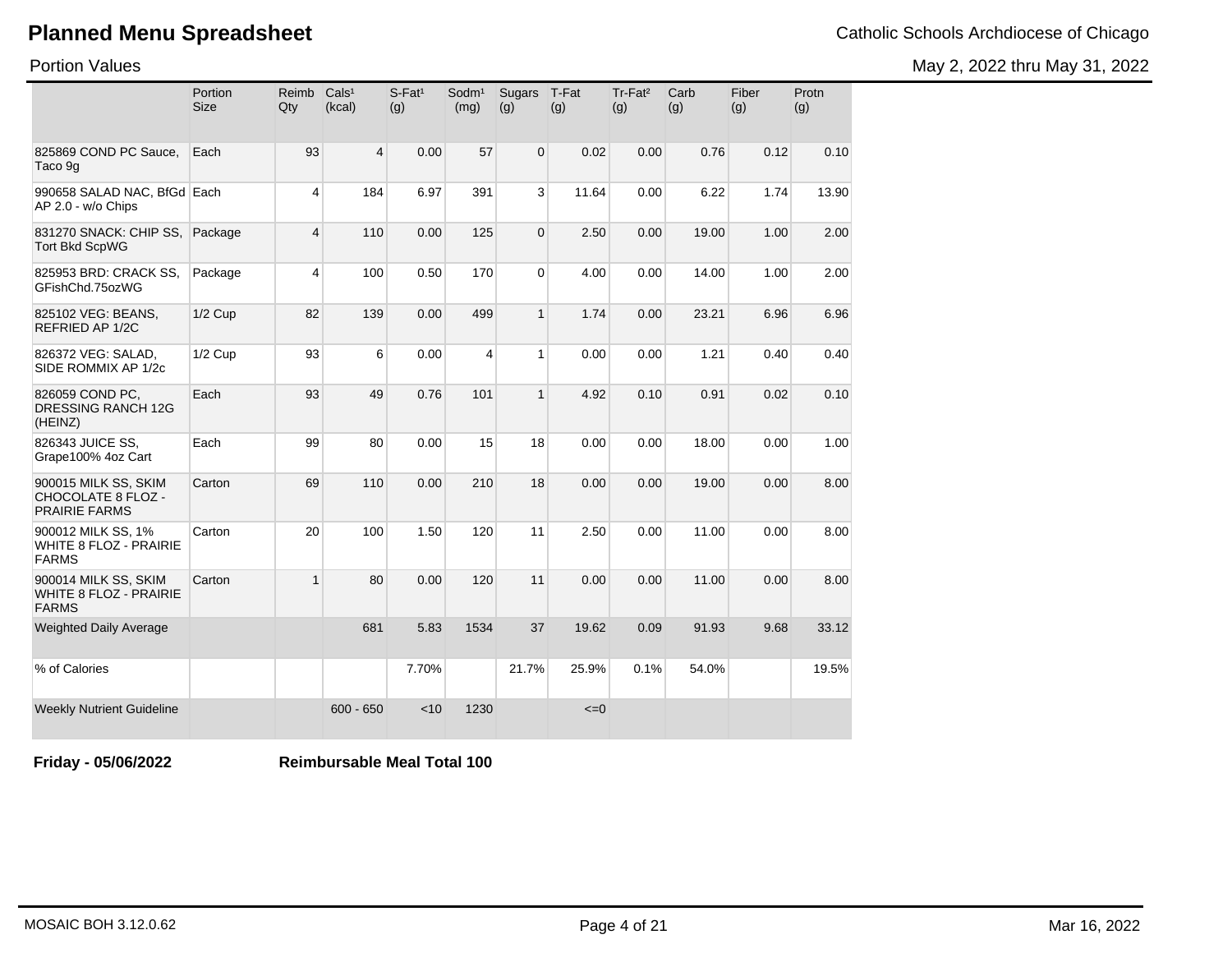May 2, 2022 thru May 31, 2022

Portion Values

|                                                                           | Portion<br><b>Size</b> | Reimb<br>Qty   | Cals <sup>1</sup><br>(kcal) | $S$ -Fat <sup>1</sup><br>(g) | Sodm <sup>1</sup><br>(mg) | Sugars T-Fat<br>(g) | (g)      | Tr-Fat <sup>2</sup><br>(g) | Carb<br>(g) | Fiber<br>(g) | Protn<br>(g) |
|---------------------------------------------------------------------------|------------------------|----------------|-----------------------------|------------------------------|---------------------------|---------------------|----------|----------------------------|-------------|--------------|--------------|
| 990531 PIZZA AP TONY<br>4X6 CHZ 100% WG 2.0                               | Each                   | 93             | 300                         | 5.00                         | 440                       | 8                   | 11.00    | 0.00                       | 34.00       | 4.00         | 16.00        |
| 990582 YOGURT BULK,<br>VAN W/OATS HNY GRAN<br>2.0(1B)                     | Serving                | $\overline{7}$ | 336                         | 0.68                         | 255                       | 37                  | 6.09     | 0.00                       | 59.72       | 2.03         | 10.71        |
| 831720 BRD: CRACK SS,<br><b>Bear GrhmCinnWG</b>                           | Package                | $\overline{7}$ | 120                         | 0.00                         | 115                       | $\overline{7}$      | 4.00     | 0.00                       | 20.00       | 1.00         | 2.00         |
| 830678 VEG: BEANS,<br>GREEN CUT FZ CKD 3/4c                               | $3/4$ Cup              | 82             | 29                          | 0.05                         | 1                         | $\overline{2}$      | 0.18     | 0.00                       | 6.76        | 3.15         | 1.56         |
| 825008 FRUIT: APPLE,<br>138CT Whole 1C                                    | Each (138ct)           | 94             | 62                          | 0.03                         | 1                         | 12                  | 0.20     | 0.00                       | 16.52       | 2.87         | 0.31         |
| 900015 MILK SS, SKIM<br><b>CHOCOLATE 8 FLOZ -</b><br><b>PRAIRIE FARMS</b> | Carton                 | 69             | 110                         | 0.00                         | 210                       | 18                  | 0.00     | 0.00                       | 19.00       | 0.00         | 8.00         |
| 900012 MILK SS, 1%<br><b>WHITE 8 FLOZ - PRAIRIE</b><br><b>FARMS</b>       | Carton                 | 20             | 100                         | 1.50                         | 120                       | 11                  | 2.50     | 0.00                       | 11.00       | 0.00         | 8.00         |
| 900014 MILK SS, SKIM<br><b>WHITE 8 FLOZ - PRAIRIE</b><br><b>FARMS</b>     | Carton                 | 1              | 80                          | 0.00                         | 120                       | 11                  | 0.00     | 0.00                       | 11.00       | 0.00         | 8.00         |
| <b>Weighted Daily Average</b>                                             |                        |                | 490                         | 5.07                         | 607                       | 39                  | 11.77    | 0.00                       | 73.70       | 9.21         | 24.54        |
| % of Calories                                                             |                        |                |                             | 9.31%                        |                           | 31.8%               | 21.6%    | 0.0%                       | 60.2%       |              | 20.0%        |
| <b>Weekly Nutrient Guideline</b>                                          |                        |                | $600 - 650$                 | < 10                         | 1230                      |                     | $\leq=0$ |                            |             |              |              |

**Monday - 05/09/2022 Reimbursable Meal Total 100**

|                                                                                  | Portion<br><b>Size</b> | Reimb<br>Qty | Cals <sup>1</sup><br>(kcal) | $S$ -Fat <sup>1</sup><br>(g) | Sodm <sup>1</sup><br>(mg) | Sugars<br>(g) | T-Fat<br>(g) | Tr-Fat <sup>2</sup><br>(g) | Carb<br>(g) | Fiber<br>(g) | Protn<br>(g) |
|----------------------------------------------------------------------------------|------------------------|--------------|-----------------------------|------------------------------|---------------------------|---------------|--------------|----------------------------|-------------|--------------|--------------|
| 990585 PACK: CHIX<br>NUGGET SAVORY,<br><b>PRETZEL SOFT ROD</b><br><b>WG2(2BG</b> | Pack                   | 95           | 270                         | 1.88                         | 478                       | 0             | 10.50        | 0.00                       | 26.50       | 2.25         | 18.25        |
| 825867 COND PC Sauce,<br>BBQ 12g                                                 | Each                   | 92           | 15                          | 0.00                         | 158                       | 3             | 0.03         | 0.00                       | 3.34        | 0.16         | 0.14         |
| 900176 SALAD, APPLE<br>Sicd IW CHCube2.0                                         | Each                   | 5            | 210                         | 9.00                         | 380                       | 6             | 14.00        | 0.00                       | 7.00        | 1.00         | 14.00        |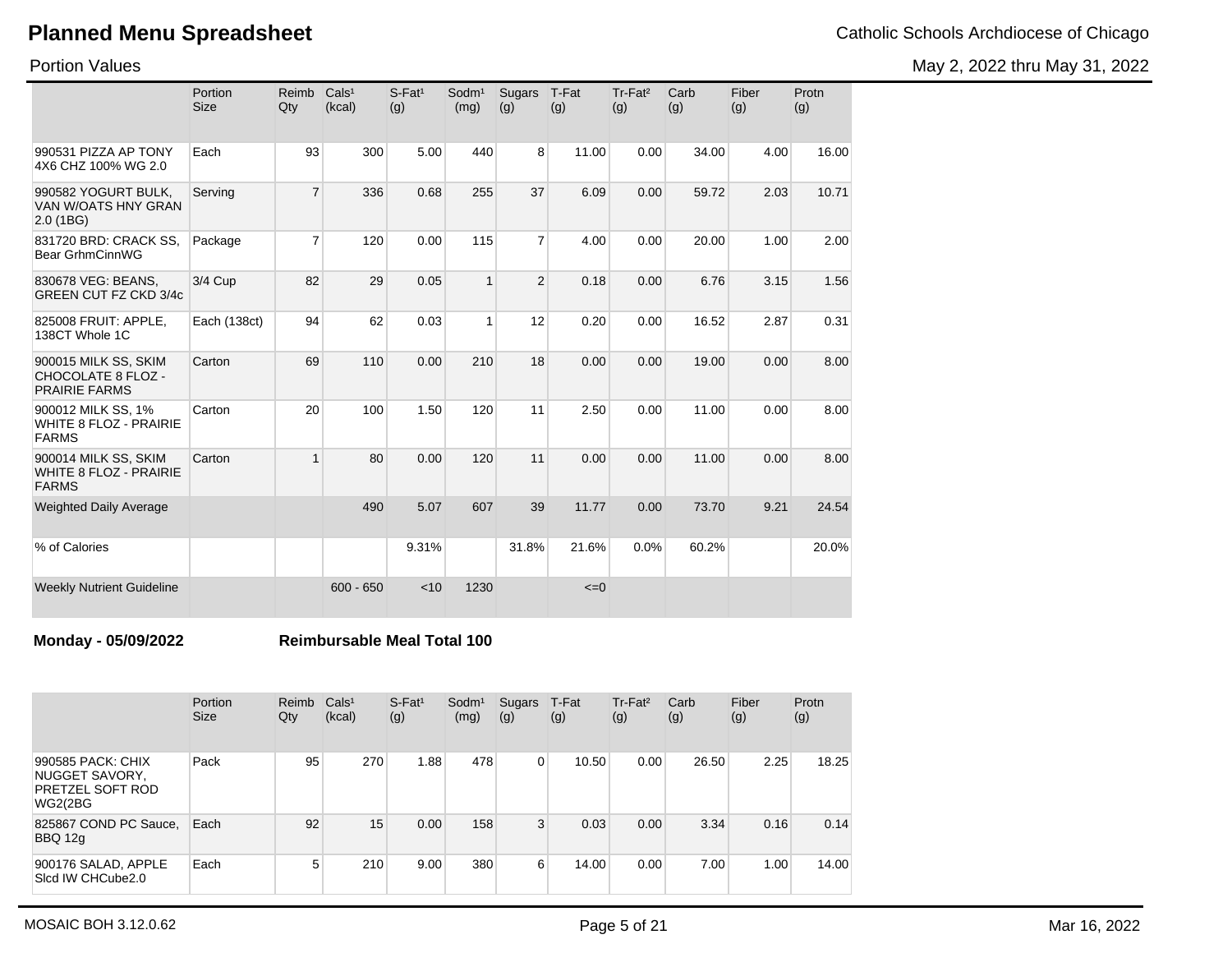May 2, 2022 thru May 31, 2022

Portion Values

|                                                                       | Portion<br><b>Size</b> | Reimb<br>Qty | Cals <sup>1</sup><br>(kcal) | $S$ -Fat <sup>1</sup><br>(g) | Sodm <sup>1</sup><br>(mg) | Sugars<br>(g) | T-Fat<br>(g) | Tr-Fat <sup>2</sup><br>(g) | Carb<br>(g) | Fiber<br>(g) | Protn<br>(g) |
|-----------------------------------------------------------------------|------------------------|--------------|-----------------------------|------------------------------|---------------------------|---------------|--------------|----------------------------|-------------|--------------|--------------|
| 825962 BRD: CRACK SS.<br>GFishPrtz .75oz                              | Package                | 5            | 90                          | 0.00                         | 200                       | $\Omega$      | 1.50         | 0.00                       | 16.00       | 1.00         | 2.00         |
| 830644 VEG: BEANS,<br>BKD VEG AP 3/4c                                 | 3/4 Cup                | 80           | 333                         | 0.00                         | 772                       | 21            | 1.51         | 0.00                       | 65.05       | 12.10        | 16.64        |
| 826340 JUICE SS, Frt Bld<br>100% 4oz Crt                              | Each                   | 98           | 60                          | 0.00                         | 10                        | 13            | 0.00         | 0.00                       | 14.00       | 0.00         | 0.00         |
| 900015 MILK SS, SKIM<br>CHOCOLATE 8 FLOZ -<br><b>PRAIRIE FARMS</b>    | Carton                 | 69           | 110                         | 0.00                         | 210                       | 18            | 0.00         | 0.00                       | 19.00       | 0.00         | 8.00         |
| 900012 MILK SS, 1%<br><b>WHITE 8 FLOZ - PRAIRIE</b><br><b>FARMS</b>   | Carton                 | 20           | 100                         | 1.50                         | 120                       | 11            | 2.50         | 0.00                       | 11.00       | 0.00         | 8.00         |
| 900014 MILK SS, SKIM<br><b>WHITE 8 FLOZ - PRAIRIE</b><br><b>FARMS</b> | Carton                 | 1            | 80                          | 0.00                         | 120                       | 11            | 0.00         | 0.00                       | 11.00       | 0.00         | 8.00         |
| <b>Weighted Daily Average</b>                                         |                        |              | 707                         | 2.54                         | 1425                      | 47            | 12.49        | 0.00                       | 110.58      | 12.07        | 38.78        |
| % of Calories                                                         |                        |              |                             | 3.23%                        |                           | 26.6%         | 15.9%        | 0.0%                       | 62.6%       |              | 21.9%        |
| <b>Weekly Nutrient Guideline</b>                                      |                        |              | $600 - 650$                 | < 10                         | 1230                      |               | $\leq=0$     |                            |             |              |              |

### **Tuesday - 05/10/2022 Reimbursable Meal Total 100**

|                                                             | Portion<br><b>Size</b> | Reimb<br>Qty | Cals <sup>1</sup><br>(kcal) | $S$ -Fat <sup>1</sup><br>(g) | $S$ odm $1$<br>(mg) | Sugars<br>(g)           | T-Fat<br>(g) | Tr-Fat <sup>2</sup><br>(g) | Carb<br>(g) | Fiber<br>(g) | Protn<br>(g) |
|-------------------------------------------------------------|------------------------|--------------|-----------------------------|------------------------------|---------------------|-------------------------|--------------|----------------------------|-------------|--------------|--------------|
| 000491 MELT BD, AM WG<br>2.0 (2BG) (ALPHA)                  | Sandwich               | 94           | 365                         | 10.62                        | 1320                | $\overline{\mathbf{4}}$ | 19.50        | 0.00                       | 28.50       | 2.00         | 18.50        |
| 990582 YOGURT BULK,<br>VAN W/OATS HNY GRAN<br>2.0(1B)       | Serving                | 6            | 336                         | 0.68                         | 255                 | 37                      | 6.09         | 0.00                       | 59.72       | 2.03         | 10.71        |
| 831720 BRD: CRACK SS,<br>Bear GrhmCinnWG                    | Package                | 6            | 120                         | 0.00                         | 115                 | $\overline{7}$          | 4.00         | 0.00                       | 20.00       | 1.00         | 2.00         |
| 990628 VEG: POTATO, FF 3/4c<br>CRINKLE CUT (MCCAIN)<br>3/4C |                        | 97           | 128                         | 0.53                         | 160                 | $\mathbf 0$             | 5.34         | 0.00                       | 20.29       | 1.07         | 1.07         |
| 825856 COND PC Ketchup Each<br>9q Heinz                     |                        | 97           | 10                          | 0.00                         | 85                  | $\overline{2}$          | 0.00         | 0.00                       | 3.00        | 0.00         | 0.00         |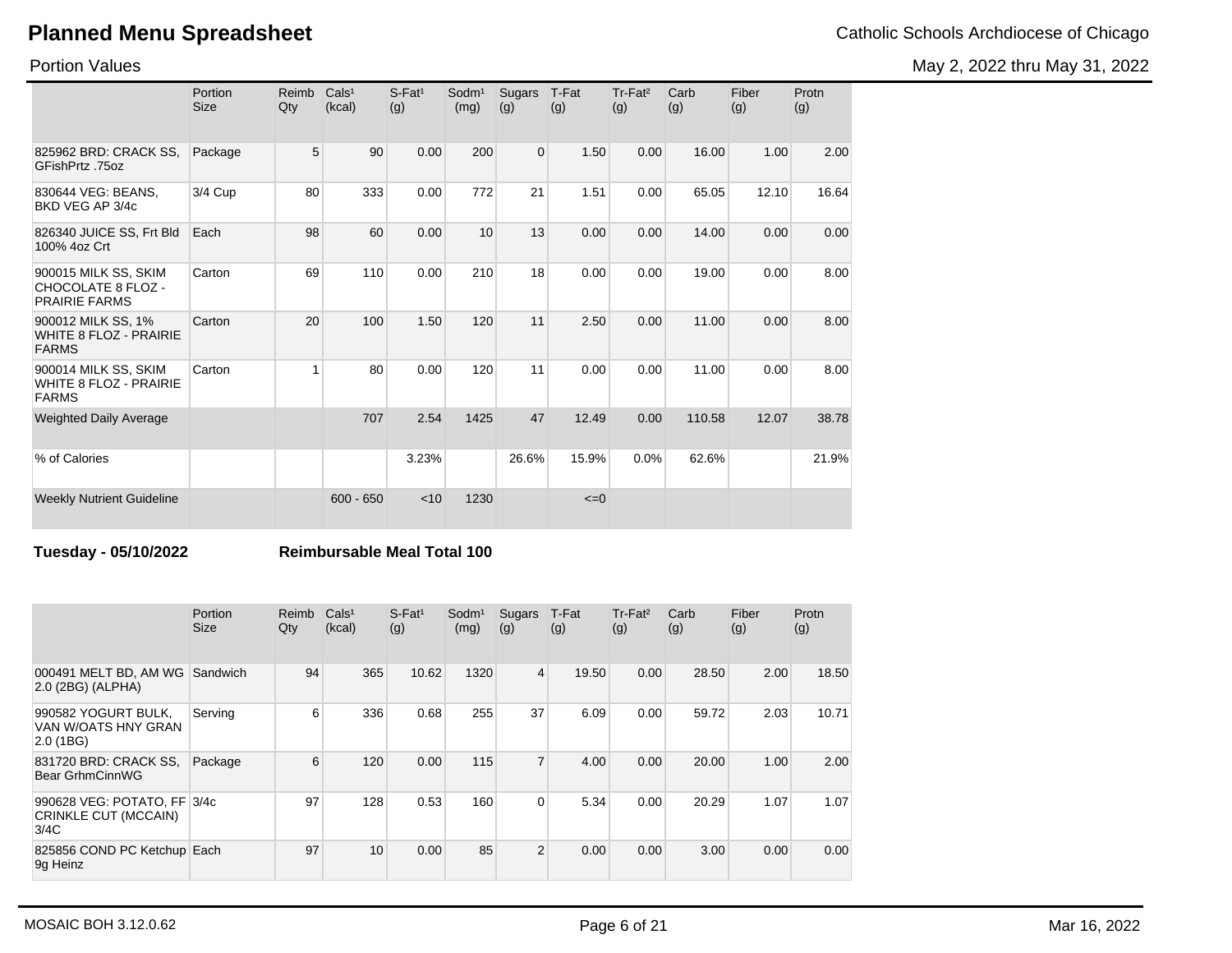May 2, 2022 thru May 31, 2022

Portion Values

|                                                                       | Portion<br><b>Size</b> | Reimb<br>Qty | Cals <sup>1</sup><br>(kcal) | $S$ -Fat <sup>1</sup><br>(g) | Sodm <sup>1</sup><br>(mg) | Sugars<br>(g) | T-Fat<br>(g) | Tr-Fat <sup>2</sup><br>(g) | Carb<br>(g) | Fiber<br>(g) | Protn<br>(g) |
|-----------------------------------------------------------------------|------------------------|--------------|-----------------------------|------------------------------|---------------------------|---------------|--------------|----------------------------|-------------|--------------|--------------|
| 826581 FRUIT: ORANGE<br>138ct Whole 1/2c                              | Each(138ct)            | 94           | 47                          | 0.02                         | 0                         | 9             | 0.12         | 0.00                       | 11.73       | 2.40         | 0.94         |
| 900015 MILK SS, SKIM<br>CHOCOLATE 8 FLOZ -<br><b>PRAIRIE FARMS</b>    | Carton                 | 69           | 110                         | 0.00                         | 210                       | 18            | 0.00         | 0.00                       | 19.00       | 0.00         | 8.00         |
| 900012 MILK SS, 1%<br><b>WHITE 8 FLOZ - PRAIRIE</b><br><b>FARMS</b>   | Carton                 | 20           | 100                         | 1.50                         | 120                       | 11            | 2.50         | 0.00                       | 11.00       | 0.00         | 8.00         |
| 900014 MILK SS, SKIM<br><b>WHITE 8 FLOZ - PRAIRIE</b><br><b>FARMS</b> | Carton                 |              | 80                          | 0.00                         | 120                       | 11            | 0.00         | 0.00                       | 11.00       | 0.00         | 8.00         |
| <b>Weighted Daily Average</b>                                         |                        |              | 645                         | 10.86                        | 1671                      | 32            | 24.73        | 0.00                       | 80.60       | 5.35         | 27.27        |
| % of Calories                                                         |                        |              |                             | 15.15%                       |                           | 19.8%         | 34.5%        | 0.0%                       | 50.0%       |              | 16.9%        |
| <b>Weekly Nutrient Guideline</b>                                      |                        |              | $600 - 650$                 | $<$ 10                       | 1230                      |               | $\leq=0$     |                            |             |              |              |

**Wednesday - 05/11/2022 Reimbursable Meal Total 100**

|                                                     | Portion<br><b>Size</b> | Reimb<br>Qty | Cals <sup>1</sup><br>(kcal) | $S$ -Fat <sup>1</sup><br>(g) | Sodm <sup>1</sup><br>(mg) | Sugars<br>(g)           | T-Fat<br>(g) | Tr-Fat <sup>2</sup><br>(g) | Carb<br>(g) | Fiber<br>(g) | Protn<br>(g) |
|-----------------------------------------------------|------------------------|--------------|-----------------------------|------------------------------|---------------------------|-------------------------|--------------|----------------------------|-------------|--------------|--------------|
| 990541 NACHOS BFGD<br>AP Bn CHZ 2.25 - w/o<br>Chips | Serving                | 97           | 214                         | 5.39                         | 658                       | $\mathbf{1}$            | 9.60         | 0.06                       | 17.20       | 3.31         | 13.92        |
| 831270 SNACK: CHIP SS,<br><b>Tort Bkd ScpWG</b>     | Package                | 97           | 110                         | 0.00                         | 125                       | $\overline{0}$          | 2.50         | 0.00                       | 19.00       | 1.00         | 2.00         |
| 990722 SALAD, VEG<br><b>BAJA AP ROMAINE 2.25</b>    | Each                   | 3            | 221                         | 6.15                         | 374                       | 4                       | 9.85         | 0.00                       | 22.36       | 5.16         | 11.88        |
| 000218 BRD: MUF AP,<br>CORN 20Z IW WG (1BG)         | <b>Muffin</b>          | 3            | 180                         | 1.50                         | 180                       | 12                      | 6.00         | 0.00                       | 28.00       | 1.00         | 4.00         |
| 826059 COND PC,<br>DRESSING RANCH 12G<br>(HEINZ)    | Each                   | 3            | 49                          | 0.76                         | 101                       | $\mathbf{1}$            | 4.92         | 0.10                       | 0.91        | 0.02         | 0.10         |
| 990677 VEG: BLEND, 4<br>WAY MIX FRZ CKD 3/4C        | 3/4 Cup                | 82           | 92                          | 0.04                         | 49                        | $\overline{\mathbf{4}}$ | 0.21         | 0.00                       | 18.51       | 6.22         | 4.04         |
| 833552 FRUIT: CRAISINS,<br>SS Orange 1.16           | Each (1.16oz)          | 90           | 110                         | 0.00                         | $\Omega$                  | 24                      | 0.00         | 0.00                       | 27.00       | 2.00         | 0.00         |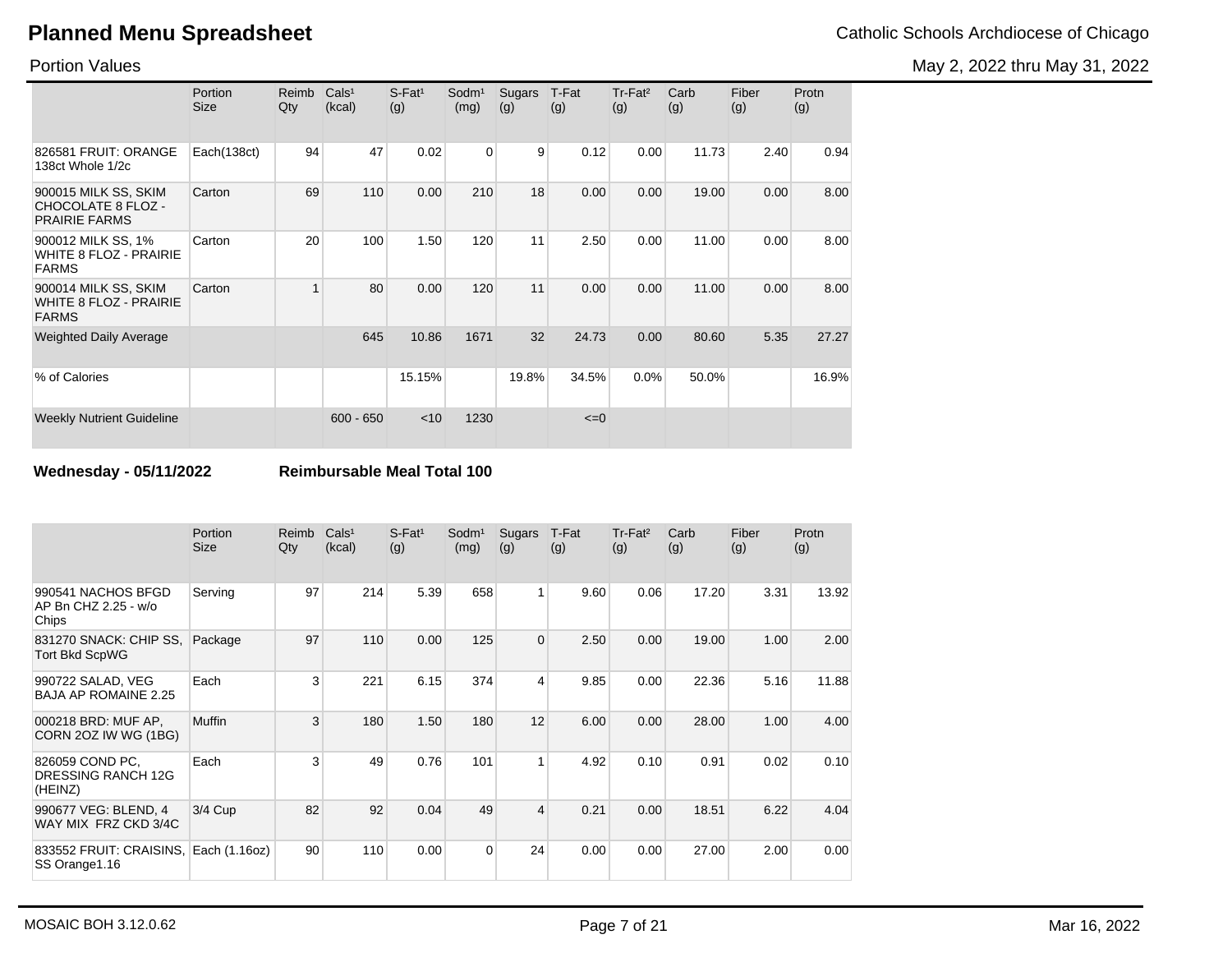Portion Values

|                                                                       | Portion<br><b>Size</b> | Reimb<br>Qty | Cals <sup>1</sup><br>(kcal) | $S$ -Fat <sup>1</sup><br>(g) | Sodm <sup>1</sup><br>(mg) | Sugars<br>(g) | T-Fat<br>(g) | $Tr-Fat2$<br>(g) | Carb<br>(g) | Fiber<br>(g) | Protn<br>(g) |
|-----------------------------------------------------------------------|------------------------|--------------|-----------------------------|------------------------------|---------------------------|---------------|--------------|------------------|-------------|--------------|--------------|
| 900015 MILK SS, SKIM<br>CHOCOLATE 8 FLOZ -<br><b>PRAIRIE FARMS</b>    | Carton                 | 69           | 110                         | 0.00                         | 210                       | 18            | 0.00         | 0.00             | 19.00       | 0.00         | 8.00         |
| 900014 MILK SS, SKIM<br><b>WHITE 8 FLOZ - PRAIRIE</b><br><b>FARMS</b> | Carton                 | 20           | 80                          | 0.00                         | 120                       | 11            | 0.00         | 0.00             | 11.00       | 0.00         | 8.00         |
| 900012 MILK SS, 1%<br><b>WHITE 8 FLOZ - PRAIRIE</b><br><b>FARMS</b>   | Carton                 |              | 100                         | 1.50                         | 120                       | 11            | 2.50         | 0.00             | 11.00       | 0.00         | 8.00         |
| <b>Weighted Daily Average</b>                                         |                        |              | 595                         | 5.54                         | 989                       | 42            | 12.56        | 0.06             | 91.55       | 11.27        | 26.44        |
| % of Calories                                                         |                        |              |                             | 8.38%                        |                           | 28.2%         | 19.0%        | 0.1%             | 61.5%       |              | 17.8%        |
| <b>Weekly Nutrient Guideline</b>                                      |                        |              | $600 - 650$                 | $<$ 10                       | 1230                      |               | $\leq=0$     |                  |             |              |              |

**Thursday - 05/12/2022 Reimbursable Meal Total 100**

|                                                                    | Portion<br>Size | Reimb<br>Qty | Cals <sup>1</sup><br>(kcal) | $S$ -Fat <sup>1</sup><br>(g) | Sodm <sup>1</sup><br>(mg) | Sugars<br>(g) | T-Fat<br>(g) | Tr-Fat <sup>2</sup><br>(g) | Carb<br>(g) | Fiber<br>(g) | Protn<br>(g) |
|--------------------------------------------------------------------|-----------------|--------------|-----------------------------|------------------------------|---------------------------|---------------|--------------|----------------------------|-------------|--------------|--------------|
| 990737 PACK: PASTA,<br>SPAG CHIXPTYGLDN MZ<br>SPAGSCSS WGR2.5(2)   | Pack            | 94           | 456                         | 4.45                         | 573                       | 9             | 19.10        | 0.00                       | 48.29       | 6.39         | 22.92        |
| 832680 SALAD, ChixPop<br>CH AP W 2.5 (1BG)                         | Each            | 6            | 325                         | 5.78                         | 493                       | 3             | 18.96        | 0.00                       | 18.65       | 4.20         | 19.44        |
| 990650 Breadstick WG<br>1BG (1EA)(Alpha) - Indiv<br>Overwrapped    | Each            | 6            | 70                          | 0.00                         | 140                       | 1             | 1.00         | 0.00                       | 14.00       | 1.50         | 3.00         |
| 826059 COND PC,<br><b>DRESSING RANCH 12G</b><br>(HEINZ)            | Each            | 6            | 49                          | 0.76                         | 101                       | $\mathbf{1}$  | 4.92         | 0.10                       | 0.91        | 0.02         | 0.10         |
| 990629 VEG: CARROTS,<br>DICED FZ CKD 3/4C                          | 3/4 Cup         | 82           | 49                          | 0.16                         | 78                        | 5             | 0.90         | 0.00                       | 10.21       | 4.36         | 0.77         |
| 825008 FRUIT: APPLE,<br>138CT Whole 1C                             | Each (138ct)    | 94           | 62                          | 0.03                         | 1                         | 12            | 0.20         | 0.00                       | 16.52       | 2.87         | 0.31         |
| 900015 MILK SS, SKIM<br>CHOCOLATE 8 FLOZ -<br><b>PRAIRIE FARMS</b> | Carton          | 69           | 110                         | 0.00                         | 210                       | 18            | 0.00         | 0.00                       | 19.00       | 0.00         | 8.00         |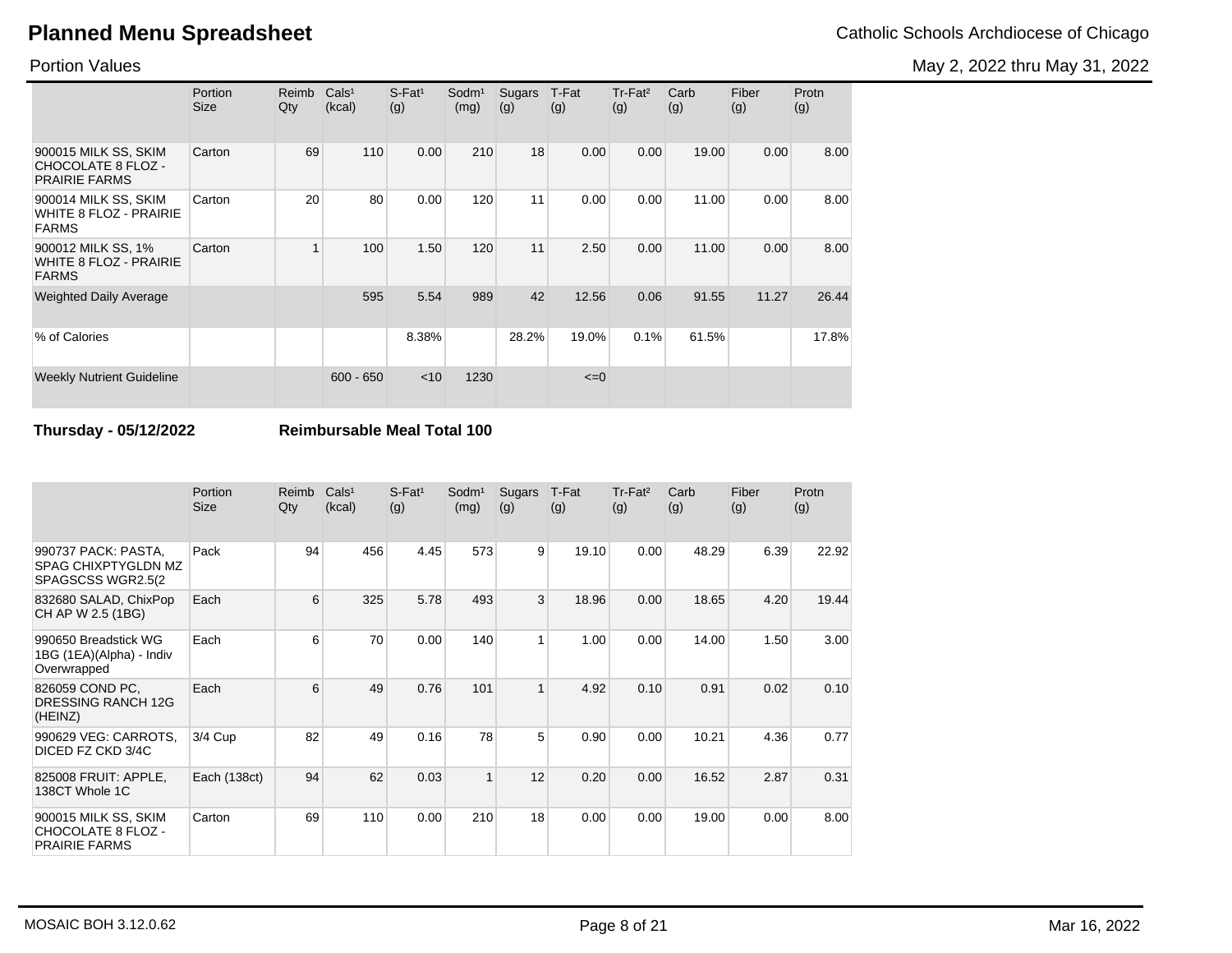May 2, 2022 thru May 31, 2022

### Portion Values

|                                                                       | Portion<br><b>Size</b> | Reimb<br>Qty | Cals <sup>1</sup><br>(kcal) | $S$ -Fat <sup>1</sup><br>(g) | Sodm <sup>1</sup><br>(mg) | Sugars<br>(g) | T-Fat<br>(g) | Tr-Fat <sup>2</sup><br>(g) | Carb<br>(g) | Fiber<br>(g) | Protn<br>(g) |
|-----------------------------------------------------------------------|------------------------|--------------|-----------------------------|------------------------------|---------------------------|---------------|--------------|----------------------------|-------------|--------------|--------------|
| 900012 MILK SS, 1%<br><b>WHITE 8 FLOZ - PRAIRIE</b><br><b>FARMS</b>   | Carton                 | 20           | 100                         | 1.50                         | 120                       | 11            | 2.50         | 0.00                       | 11.00       | 0.00         | 8.00         |
| 900014 MILK SS, SKIM<br><b>WHITE 8 FLOZ - PRAIRIE</b><br><b>FARMS</b> | Carton                 |              | 80                          | 0.00                         | 120                       | 11            | 0.00         | 0.00                       | 11.00       | 0.00         | 8.00         |
| <b>Weighted Daily Average</b>                                         |                        |              | 651                         | 5.04                         | 818                       | 39            | 20.87        | 0.01                       | 86.73       | 12.63        | 31.02        |
| % of Calories                                                         |                        |              |                             | 6.97%                        |                           | 24.0%         | 28.9%        | 0.0%                       | 53.3%       |              | 19.1%        |
| <b>Weekly Nutrient Guideline</b>                                      |                        |              | $600 - 650$                 | $<$ 10                       | 1230                      |               | $\leq=0$     |                            |             |              |              |

**Friday - 05/13/2022 Reimbursable Meal Total 100**

|                                                                    | Portion<br><b>Size</b> | Reimb<br>Qty | Cals <sup>1</sup><br>(kcal) | $S$ -Fat <sup>1</sup><br>(g) | Sodm <sup>1</sup><br>(mg) | Sugars<br>(g) | T-Fat<br>(g) | Tr-Fat <sup>2</sup><br>(g) | Carb<br>(g) | Fiber<br>(g) | Protn<br>(g) |
|--------------------------------------------------------------------|------------------------|--------------|-----------------------------|------------------------------|---------------------------|---------------|--------------|----------------------------|-------------|--------------|--------------|
| 990689 PACK: MTBL<br>CHIX KOREAN, RICE WG<br>$2.0$ (2BG)           | Pack                   | 94           | 439                         | 3.44                         | 576                       | 11            | 13.43        | 0.01                       | 61.65       | 2.14         | 19.63        |
| 990624 YOGURT BULK.<br>STRW W/OATS HNY<br>GRAN 2.0 (1BG)           | Serving                | 6            | 336                         | 0.68                         | 255                       | 35            | 6.09         | 0.00                       | 58.38       | 2.03         | 10.71        |
| 831141 BRD: CRACK SS,<br>ScoobyDoo CinWG                           | Package                | 6            | 120                         | 1.00                         | 115                       | 8             | 3.50         | 0.00                       | 21.00       | 1.00         | 2.00         |
| 990721 VEG: SALAD, Side<br>Rom AP Chopped 1c                       | 1 Cup                  | 93           | 6                           | 0.01                         | 3                         | $\Omega$      | 0.11         | 0.00                       | 1.24        | 0.79         | 0.46         |
| 826055 COND PC,<br><b>DRESSING FRENCH 12G</b><br>(HEINZ)           | Each                   | 93           | 52                          | 0.66                         | 128                       | 3             | 4.33         | 85.08                      | 3.17        | 0.09         | 0.09         |
| 990557 VEG: TOMATOES, 1/4 Cup<br>GRAPE 1/4C                        |                        | 93           | 8                           | 0.01                         | $\overline{2}$            | 1             | 0.09         | 0.00                       | 1.68        | 0.52         | 0.38         |
| 000116 FRUIT: CUP SS.<br>APPLESC UNSWT SHLF-<br>STBL 1/2C          | Each $(1/2c)$          | 96           | 50                          | 0.00                         | $\overline{0}$            | 12            | 0.00         | 0.00                       | 14.00       | 1.00         | 0.00         |
| 900015 MILK SS, SKIM<br>CHOCOLATE 8 FLOZ -<br><b>PRAIRIE FARMS</b> | Carton                 | 69           | 110                         | 0.00                         | 210                       | 18            | 0.00         | 0.00                       | 19.00       | 0.00         | 8.00         |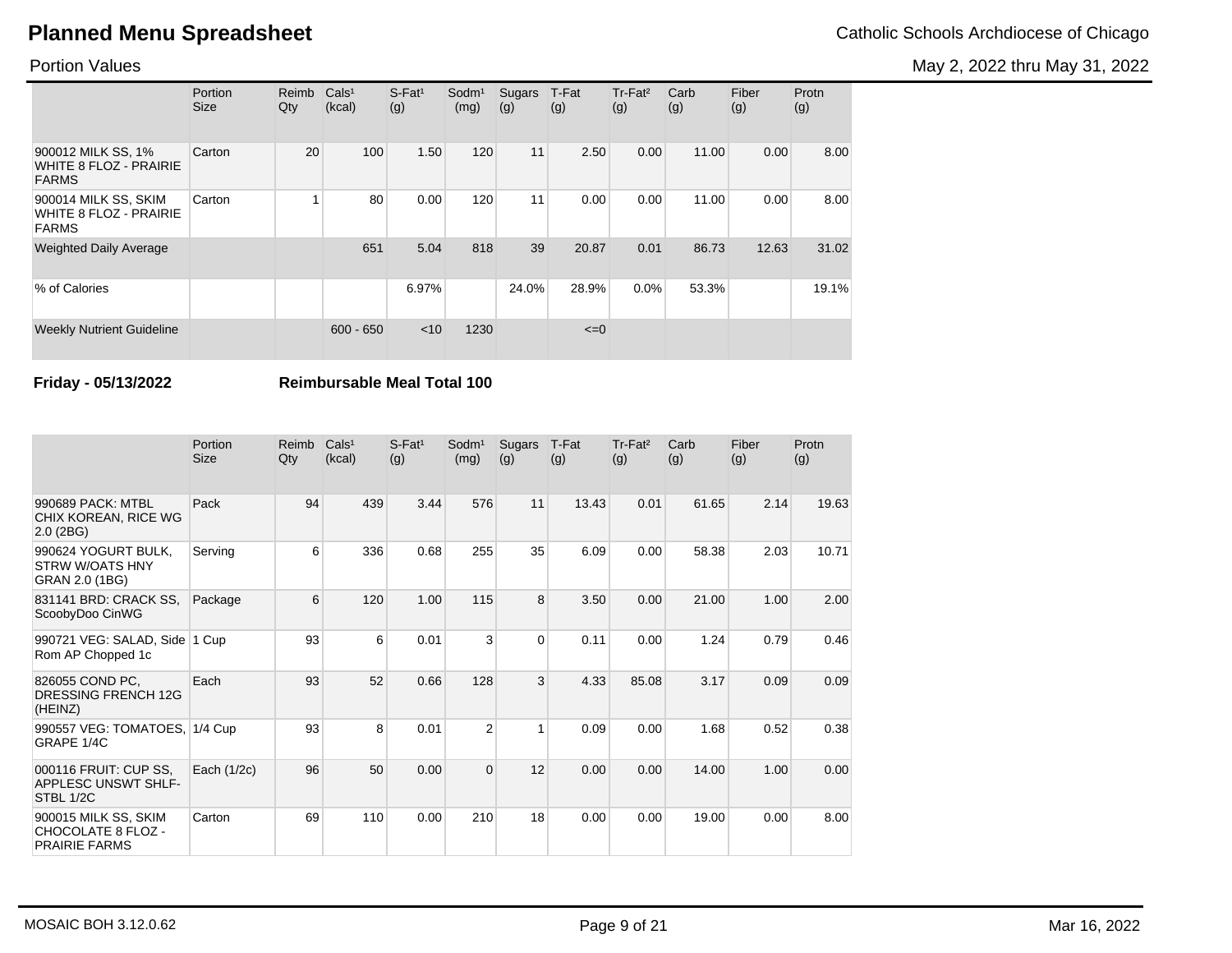May 2, 2022 thru May 31, 2022

### Portion Values

|                                                                       | Portion<br><b>Size</b> | Reimb<br>Qty | Cals <sup>1</sup><br>(kcal) | $S$ -Fat <sup>1</sup><br>(g) | Sodm <sup>1</sup><br>(mg) | Sugars<br>(g) | T-Fat<br>(g) | Tr-Fat <sup>2</sup><br>(g) | Carb<br>(g) | Fiber<br>(g) | Protn<br>(g) |
|-----------------------------------------------------------------------|------------------------|--------------|-----------------------------|------------------------------|---------------------------|---------------|--------------|----------------------------|-------------|--------------|--------------|
| 900012 MILK SS, 1%<br><b>WHITE 8 FLOZ - PRAIRIE</b><br><b>FARMS</b>   | Carton                 | 20           | 100                         | 1.50                         | 120                       | 11            | 2.50         | 0.00                       | 11.00       | 0.00         | 8.00         |
| 900014 MILK SS, SKIM<br><b>WHITE 8 FLOZ - PRAIRIE</b><br><b>FARMS</b> | Carton                 | 4            | 80                          | 0.00                         | 120                       | 11            | 0.00         | 0.00                       | 11.00       | 0.00         | 8.00         |
| <b>Weighted Daily Average</b>                                         |                        |              | 646                         | 4.27                         | 858                       | 44            | 17.92        | 79.13                      | 97.24       | 4.46         | 27.29        |
| % of Calories                                                         |                        |              |                             | 5.95%                        |                           | 27.2%         | 25.0%        | 110.2%                     | 60.2%       |              | 16.9%        |
| <b>Weekly Nutrient Guideline</b>                                      |                        |              | $600 - 650$                 | < 10                         | 1230                      |               | $\leq=0$     |                            |             |              |              |

**Monday - 05/16/2022 Reimbursable Meal Total 100**

|                                                                        | Portion<br><b>Size</b> | Reimb<br>Qty | Cals <sup>1</sup><br>(kcal) | $S$ -Fat <sup>1</sup><br>(g) | Sodm <sup>1</sup><br>(mg) | Sugars<br>(g)  | T-Fat<br>(g) | $Tr-Fat2$<br>(g) | Carb<br>(g) | Fiber<br>(g) | Protn<br>(g) |
|------------------------------------------------------------------------|------------------------|--------------|-----------------------------|------------------------------|---------------------------|----------------|--------------|------------------|-------------|--------------|--------------|
| 990332 STICKS, MOZZ<br><b>BRD CRUNCHER PIZZA</b><br>WG 2 (2.5BG) (4EA) | 4 Each                 | 95           | 420                         | 9.00                         | 670                       | 3 <sup>1</sup> | 20.00        | 0.00             | 41.00       | 6.00         | 20.00        |
| 900176 SALAD, APPLE<br>Sicd IW CHCube2.0                               | Each                   | 5            | 210                         | 9.00                         | 380                       | 6              | 14.00        | 0.00             | 7.00        | 1.00         | 14.00        |
| 825962 BRD: CRACK SS,<br>GFishPrtz .75oz                               | Package                | 5            | 90                          | 0.00                         | 200                       | $\overline{0}$ | 1.50         | 0.00             | 16.00       | 1.00         | 2.00         |
| 830676 VEG: BROCCOLI.<br>CUT FRZ CKD 3/4C                              | 3/4 Cup                | 82           | 37                          | 0.02                         | 14                        | $\overline{2}$ | 0.16         | 0.00             | 6.97        | 3.91         | 4.04         |
| 826581 FRUIT: ORANGE<br>138ct Whole 1/2c                               | Each(138ct)            | 94           | 47                          | 0.02                         | $\Omega$                  | 9              | 0.12         | 0.00             | 11.73       | 2.40         | 0.94         |
| 900015 MILK SS, SKIM<br>CHOCOLATE 8 FLOZ -<br><b>PRAIRIE FARMS</b>     | Carton                 | 69           | 110                         | 0.00                         | 210                       | 18             | 0.00         | 0.00             | 19.00       | 0.00         | 8.00         |
| 900012 MILK SS, 1%<br><b>WHITE 8 FLOZ - PRAIRIE</b><br><b>FARMS</b>    | Carton                 | 20           | 100                         | 1.50                         | 120                       | 11             | 2.50         | 0.00             | 11.00       | 0.00         | 8.00         |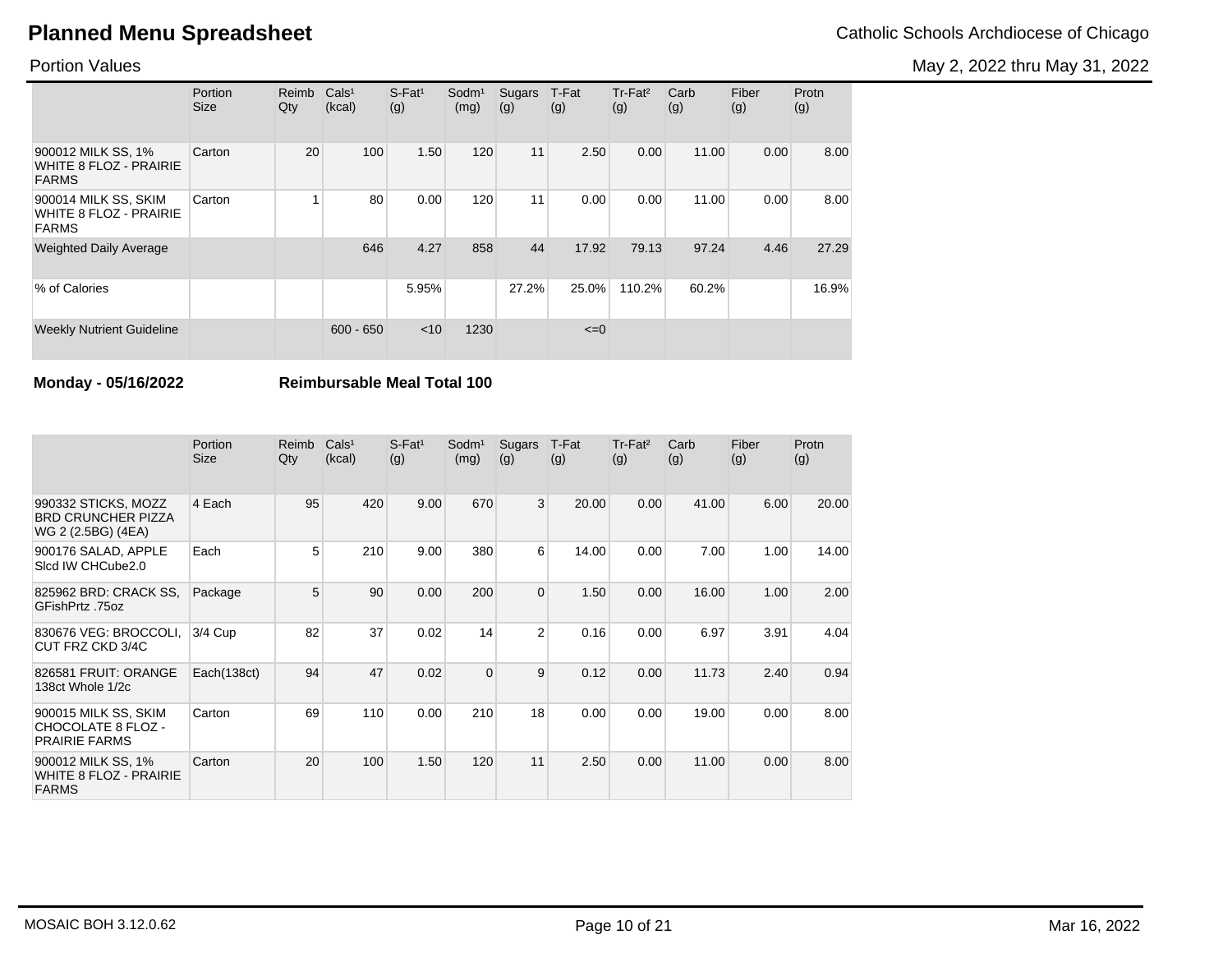May 2, 2022 thru May 31, 2022

### Portion Values

|                                                                       | Portion<br><b>Size</b> | Reimb<br>Qty | Cals <sup>1</sup><br>(kcal) | $S$ -Fat <sup>1</sup><br>(g) | Sodm <sup>1</sup><br>(mg) | Sugars<br>(g) | T-Fat<br>(g) | Tr-Fat <sup>2</sup><br>(g) | Carb<br>(g) | Fiber<br>(g) | Protn<br>(g) |
|-----------------------------------------------------------------------|------------------------|--------------|-----------------------------|------------------------------|---------------------------|---------------|--------------|----------------------------|-------------|--------------|--------------|
| 900014 MILK SS, SKIM<br><b>WHITE 8 FLOZ - PRAIRIE</b><br><b>FARMS</b> | Carton                 |              | 80                          | 0.00                         | 120                       | 11            | 0.00         | 0.00                       | 11.00       | 0.00         | 8.00         |
| <b>Weighted Daily Average</b>                                         |                        |              | 585                         | 9.33                         | 847                       | 28            | 20.52        | 0.00                       | 72.26       | 11.26        | 31.20        |
| % of Calories                                                         |                        |              |                             | 14.35%                       |                           | 19.1%         | 31.6%        | 0.0%                       | 49.4%       |              | 21.3%        |
| <b>Weekly Nutrient Guideline</b>                                      |                        |              | $600 - 650$                 | $<$ 10                       | 1230                      |               | $\leq=0$     |                            |             |              |              |

**Tuesday - 05/17/2022 Reimbursable Meal Total 100**

|                                                                             | <b>Portion</b><br><b>Size</b> | Reimb<br>Qty   | Cals <sup>1</sup><br>(kcal) | $S$ -Fat <sup>1</sup><br>(g) | Sodm <sup>1</sup><br>(mg) | Sugars<br>(g)  | T-Fat<br>(g) | Tr-Fat <sup>2</sup><br>(g) | Carb<br>(g) | Fiber<br>(g) | Protn<br>(g) |
|-----------------------------------------------------------------------------|-------------------------------|----------------|-----------------------------|------------------------------|---------------------------|----------------|--------------|----------------------------|-------------|--------------|--------------|
| 990731 PACK: PASTA,<br><b>ROTINI CHIXMTBL &amp;</b><br>SPAG SC SS NONWG2(2) | Pack                          | 93             | 452                         | 3.54                         | 250                       | 8              | 13.44        | 0.00                       | 58.38       | 5.24         | 23.13        |
| 990624 YOGURT BULK,<br><b>STRW W/OATS HNY</b><br>GRAN 2.0 (1BG)             | Serving                       | 7              | 336                         | 0.68                         | 255                       | 35             | 6.09         | 0.00                       | 58.38       | 2.03         | 10.71        |
| 831141 BRD: CRACK SS,<br>ScoobyDoo CinWG                                    | Package                       | $\overline{7}$ | 120                         | 1.00                         | 115                       | 8              | 3.50         | 0.00                       | 21.00       | 1.00         | 2.00         |
| 830678 VEG: BEANS,<br>GREEN CUT FZ CKD 3/4c                                 | 3/4 Cup                       | 82             | 29                          | 0.05                         | 1                         | $\overline{2}$ | 0.18         | 0.00                       | 6.76        | 3.15         | 1.56         |
| 825008 FRUIT: APPLE,<br>138CT Whole 1C                                      | Each (138ct)                  | 94             | 62                          | 0.03                         | $\mathbf{1}$              | 12             | 0.20         | 0.00                       | 16.52       | 2.87         | 0.31         |
| 900015 MILK SS, SKIM<br>CHOCOLATE 8 FLOZ -<br><b>PRAIRIE FARMS</b>          | Carton                        | 69             | 110                         | 0.00                         | 210                       | 18             | 0.00         | 0.00                       | 19.00       | 0.00         | 8.00         |
| 900012 MILK SS, 1%<br><b>WHITE 8 FLOZ - PRAIRIE</b><br><b>FARMS</b>         | Carton                        | 20             | 100                         | 1.50                         | 120                       | 11             | 2.50         | 0.00                       | 11.00       | 0.00         | 8.00         |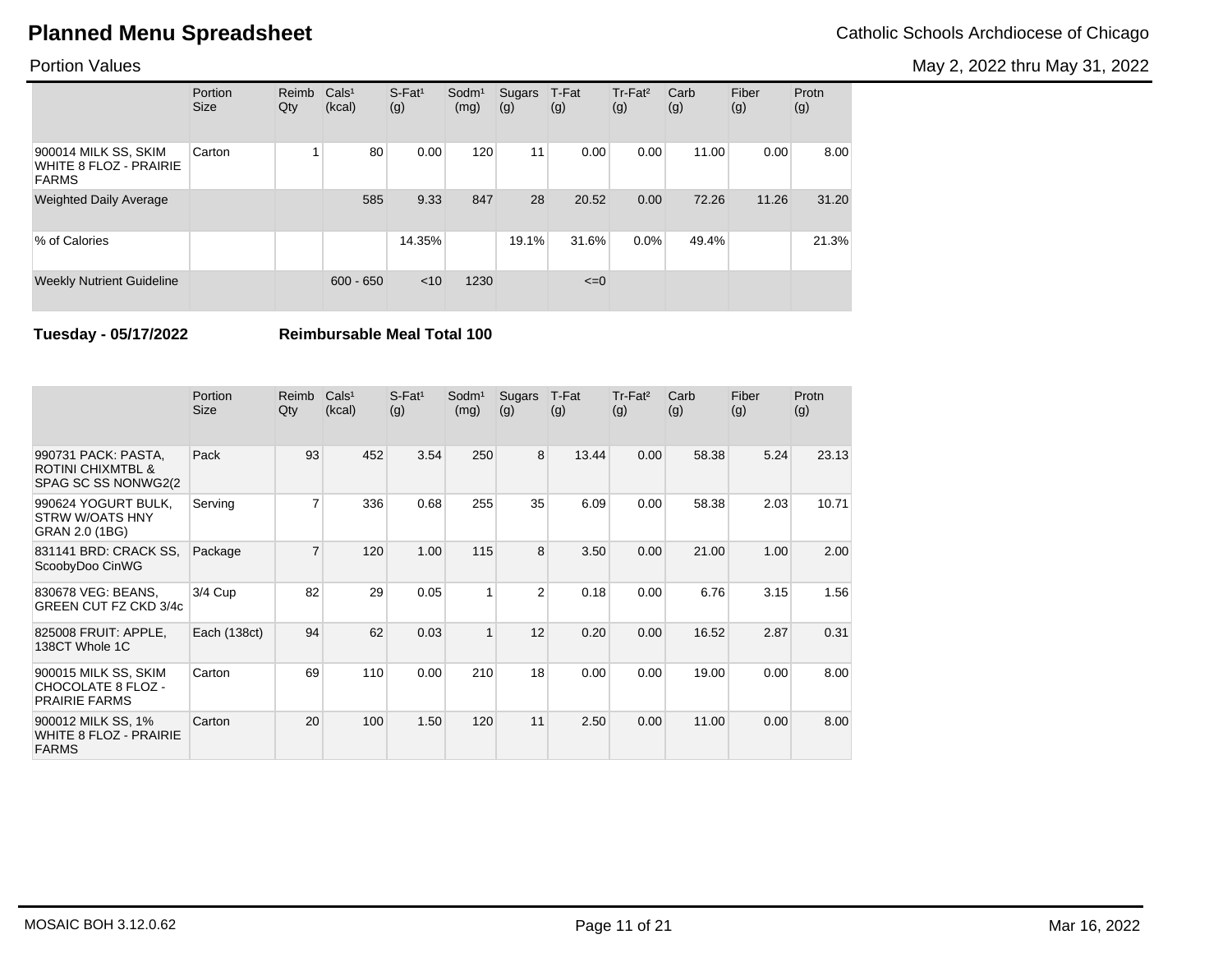May 2, 2022 thru May 31, 2022

### Portion Values

|                                                                       | Portion<br><b>Size</b> | Reimb<br>Qty | Cals <sup>1</sup><br>(kcal) | $S$ -Fat <sup>1</sup><br>(g) | $S$ odm $1$<br>(mg) | Sugars<br>(g) | T-Fat<br>(g) | Tr-Fat <sup>2</sup><br>(g) | Carb<br>(g) | Fiber<br>(g) | Protn<br>(g) |
|-----------------------------------------------------------------------|------------------------|--------------|-----------------------------|------------------------------|---------------------|---------------|--------------|----------------------------|-------------|--------------|--------------|
| 900014 MILK SS, SKIM<br><b>WHITE 8 FLOZ - PRAIRIE</b><br><b>FARMS</b> | Carton                 |              | 80                          | 0.00                         | 120                 | 11            | 0.00         | 0.00                       | 11.00       | 0.00         | 8.00         |
| <b>Weighted Daily Average</b>                                         |                        |              | 632                         | 3.78                         | 431                 | 39            | 14.00        | 0.00                       | 96.34       | 10.36        | 31.18        |
| % of Calories                                                         |                        |              |                             | 5.38%                        |                     | 24.7%         | 19.9%        | $0.0\%$                    | 61.0%       |              | 19.7%        |
| <b>Weekly Nutrient Guideline</b>                                      |                        |              | $600 - 650$                 | < 10                         | 1230                |               | $\leq=0$     |                            |             |              |              |

**Wednesday - 05/18/2022 Reimbursable Meal Total 100**

|                                                                     | Portion<br><b>Size</b> | Reimb<br>Qty   | Cals <sup>1</sup><br>(kcal) | $S$ -Fat <sup>1</sup><br>(g) | $S$ odm $1$<br>(mg) | Sugars<br>(g)  | T-Fat<br>(g) | Tr-Fat <sup>2</sup><br>(g) | Carb<br>(g) | Fiber<br>(g) | Protn<br>(g) |
|---------------------------------------------------------------------|------------------------|----------------|-----------------------------|------------------------------|---------------------|----------------|--------------|----------------------------|-------------|--------------|--------------|
| 990736 SDW BN, ChixPty<br>Gldn Crspy Pln WG/WG<br>2.0 (ALPHA)       | Sandwich               | 96             | 390                         | 2.50                         | 700                 | $\overline{4}$ | 16.00        | 0.00                       | 42.00       | 5.00         | 20.00        |
| 825867 COND PC Sauce,<br>BBQ 12g                                    | Each                   | 93             | 15                          | 0.00                         | 158                 | 3              | 0.03         | 0.00                       | 3.34        | 0.16         | 0.14         |
| 990658 SALAD NAC, BfGd Each<br>AP 2.0 - w/o Chips                   |                        | 4              | 184                         | 6.97                         | 391                 | 3              | 11.64        | 0.00                       | 6.22        | 1.74         | 13.90        |
| 831270 SNACK: CHIP SS,<br><b>Tort Bkd ScpWG</b>                     | Package                | 4              | 110                         | 0.00                         | 125                 | $\mathbf 0$    | 2.50         | 0.00                       | 19.00       | 1.00         | 2.00         |
| 825953 BRD: CRACK SS,<br>GFishChd.75ozWG                            | Package                | $\overline{4}$ | 100                         | 0.50                         | 170                 | 0              | 4.00         | 0.00                       | 14.00       | 1.00         | 2.00         |
| 830647 VEG: BEANS,<br><b>BLACK BBQ 3/4C</b>                         | 3/4 Cup                | 82             | 234                         | 0.03                         | 435                 | 14             | 0.29         | $*0.00$                    | 45.81       | 8.55         | 11.04        |
| 000116 FRUIT: CUP SS.<br><b>APPLESC UNSWT SHLF-</b><br>STBL 1/2C    | Each (1/2c)            | 96             | 50                          | 0.00                         | $\Omega$            | 12             | 0.00         | 0.00                       | 14.00       | 1.00         | 0.00         |
| 900015 MILK SS, SKIM<br>CHOCOLATE 8 FLOZ -<br><b>PRAIRIE FARMS</b>  | Carton                 | 69             | 110                         | 0.00                         | 210                 | 18             | 0.00         | 0.00                       | 19.00       | 0.00         | 8.00         |
| 900012 MILK SS, 1%<br><b>WHITE 8 FLOZ - PRAIRIE</b><br><b>FARMS</b> | Carton                 | 20             | 100                         | 1.50                         | 120                 | 11             | 2.50         | 0.00                       | 11.00       | 0.00         | 8.00         |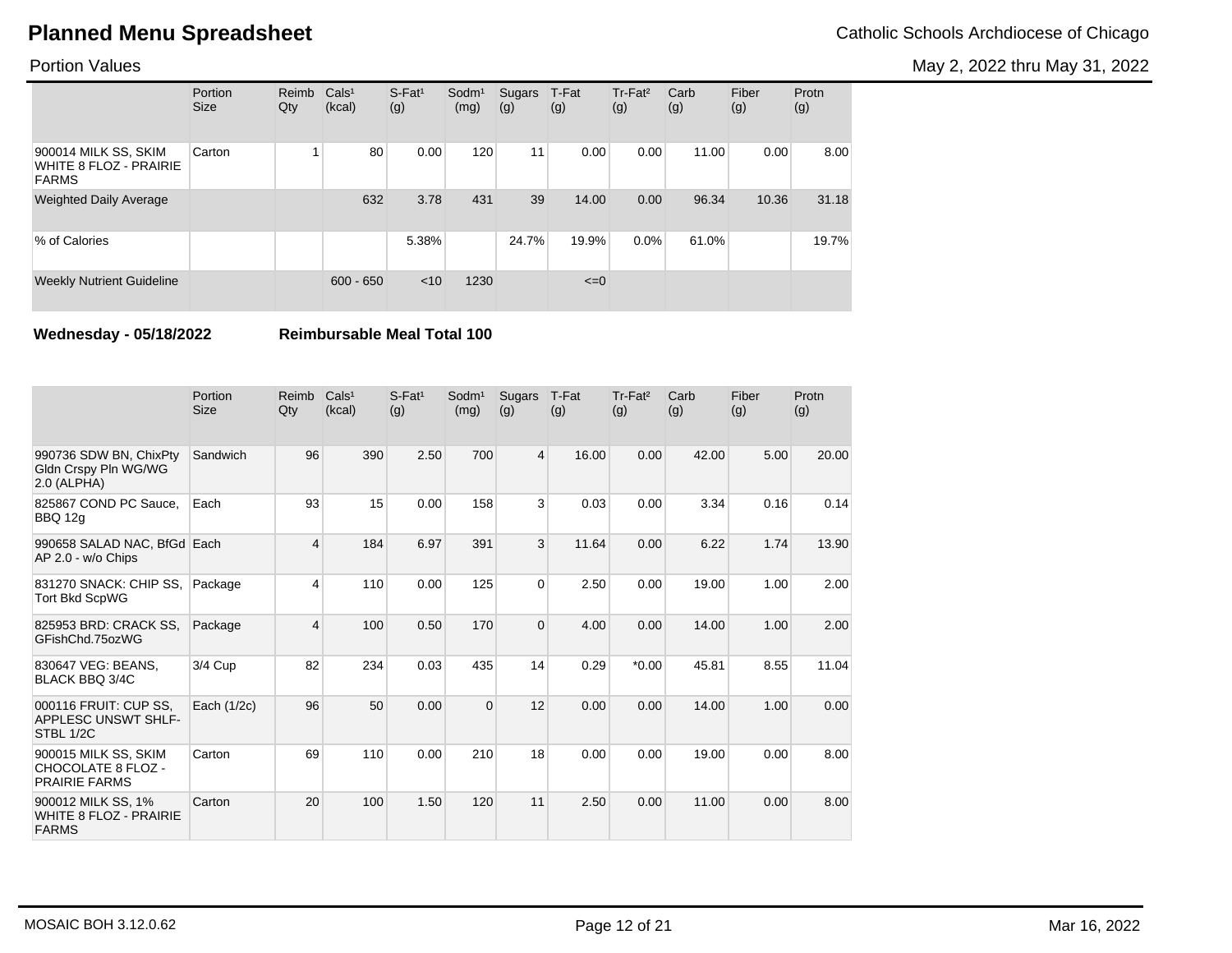May 2, 2022 thru May 31, 2022

### Portion Values

|                                                                | Portion<br><b>Size</b> | Reimb<br>Qty | Cals <sup>1</sup><br>(kcal) | $S$ -Fat <sup>1</sup><br>(g) | $S$ odm $1$<br>(mg) | Sugars<br>(g) | T-Fat<br>(g) | Tr-Fat <sup>2</sup><br>(g) | Carb<br>(g) | Fiber<br>(g) | Protn<br>(g) |
|----------------------------------------------------------------|------------------------|--------------|-----------------------------|------------------------------|---------------------|---------------|--------------|----------------------------|-------------|--------------|--------------|
| 900014 MILK SS, SKIM<br>WHITE 8 FLOZ - PRAIRIE<br><b>FARMS</b> | Carton                 |              | 80                          | 0.00                         | 120                 | 11            | 0.00         | 0.00                       | 11.00       | 0.00         | 8.00         |
| <b>Weighted Daily Average</b>                                  |                        |              | 741                         | 3.03                         | 1373                | 44            | 16.85        | $*0.00$                    | 111.42      | 13.07        | 36.30        |
| % of Calories                                                  |                        |              |                             | 3.68%                        |                     | 23.8%         | 20.5%        | $*0.0\%$                   | 60.1%       |              | 19.6%        |
| <b>Weekly Nutrient Guideline</b>                               |                        |              | $600 - 650$                 | < 10                         | 1230                |               | $\leq=0$     |                            |             |              |              |

**Thursday - 05/19/2022 Reimbursable Meal Total 100**

|                                                                     | Portion<br><b>Size</b> | Reimb<br>Qty   | Cals <sup>1</sup><br>(kcal) | $S$ -Fat <sup>1</sup><br>(g) | Sodm <sup>1</sup><br>(mg) | Sugars<br>(g)  | T-Fat<br>(g) | Tr-Fat <sup>2</sup><br>(g) | Carb<br>(g) | Fiber<br>(g) | Protn<br>(g) |
|---------------------------------------------------------------------|------------------------|----------------|-----------------------------|------------------------------|---------------------------|----------------|--------------|----------------------------|-------------|--------------|--------------|
| 990697 PACK: BEEF<br>SALIS STK, NDLSPRSL,<br>BFGRVY SS NonWG2(1     | Pack                   | 97             | 350                         | 7.20                         | 515                       | $\overline{4}$ | 17.55        | 0.14                       | 28.84       | 2.32         | 18.76        |
| 990665 SALAD, ChixDcd<br>Ceas AP W/CAES DRSNG<br>2.0                | Package                | $\overline{3}$ | 361                         | 7.22                         | 674                       | 3              | 29.67        | 0.00                       | 4.71        | 0.86         | 18.17        |
| 990653 Roll, DinnerWheat<br>WG 1EA(Alpha) - Indiv<br>Overwrapped    | each                   | 3              | 80                          | 0.00                         | 160                       | $\mathbf{1}$   | 1.50         | 0.00                       | 14.00       | 1.00         | 3.00         |
| 830251 VEG: CORN, FZ<br><b>CKD 3/4C</b>                             | 3/4 Cup                | 85             | 102                         | 0.13                         | 1                         | 4              | 0.85         | 0.00                       | 24.38       | 3.03         | 3.22         |
| 000124 FRUIT: PEARS<br>150 ct.                                      | Each (150ct)           | 93             | 67                          | 0.03                         | $\overline{1}$            | 12             | 0.17         | 0.00                       | 17.97       | 3.66         | 0.42         |
| 900015 MILK SS, SKIM<br>CHOCOLATE 8 FLOZ -<br><b>PRAIRIE FARMS</b>  | Carton                 | 69             | 110                         | 0.00                         | 210                       | 18             | 0.00         | 0.00                       | 19.00       | 0.00         | 8.00         |
| 900012 MILK SS, 1%<br><b>WHITE 8 FLOZ - PRAIRIE</b><br><b>FARMS</b> | Carton                 | 20             | 100                         | 1.50                         | 120                       | 11             | 2.50         | 0.00                       | 11.00       | 0.00         | 8.00         |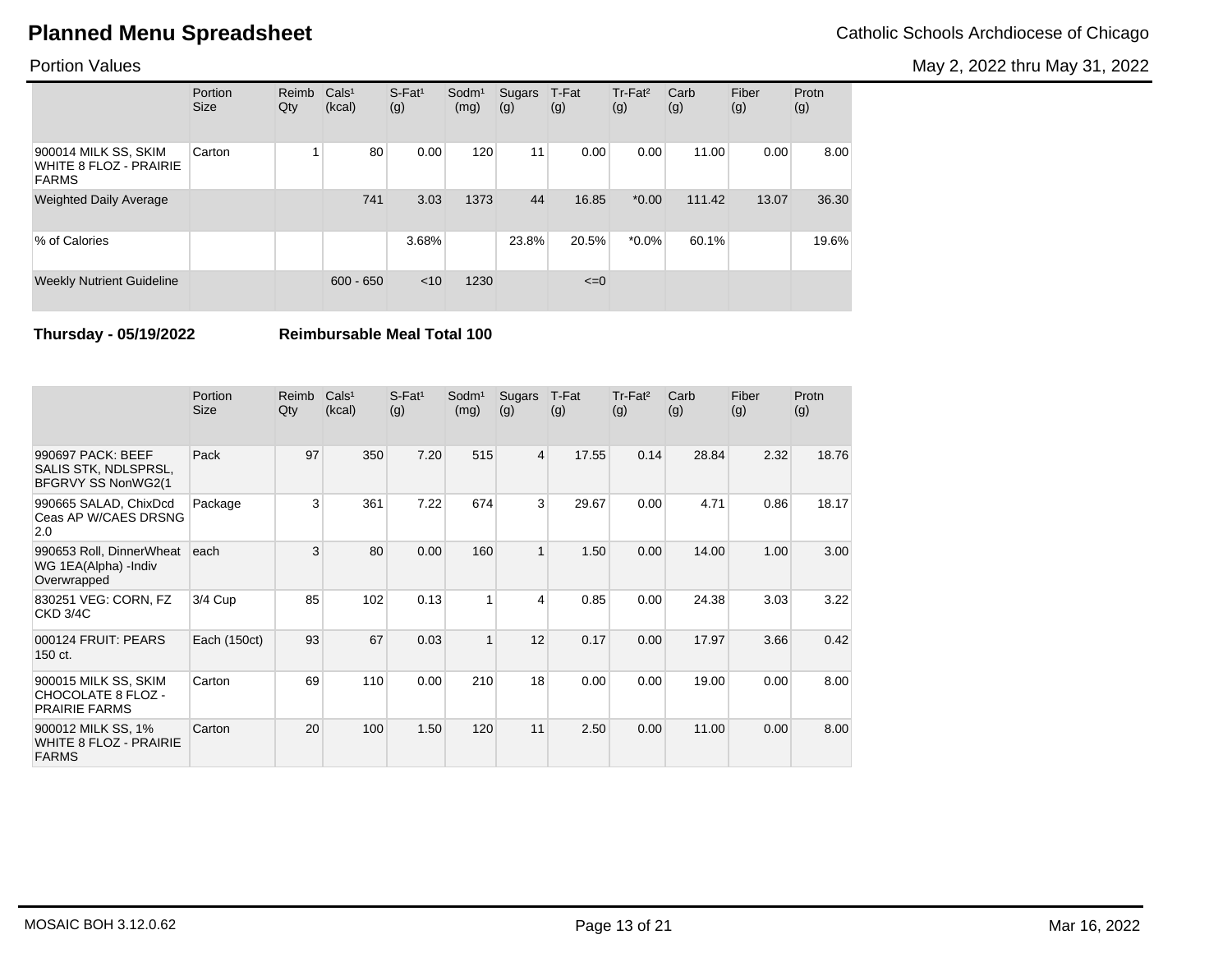May 2, 2022 thru May 31, 2022

### Portion Values

|                                                                | Portion<br><b>Size</b> | Reimb<br>Qty | Cals <sup>1</sup><br>(kcal) | $S$ -Fat <sup>1</sup><br>(g) | Sodm <sup>1</sup><br>(mg) | Sugars<br>(g) | T-Fat<br>(g) | $Tr-Fat2$<br>(g) | Carb<br>(g) | Fiber<br>(g) | Protn<br>(g) |
|----------------------------------------------------------------|------------------------|--------------|-----------------------------|------------------------------|---------------------------|---------------|--------------|------------------|-------------|--------------|--------------|
| 900014 MILK SS, SKIM<br>WHITE 8 FLOZ - PRAIRIE<br><b>FARMS</b> | Carton                 |              | 80                          | 0.00                         | 120                       | 11            | 0.00         | 0.00             | 11.00       | 0.00         | 8.00         |
| <b>Weighted Daily Average</b>                                  |                        |              | 599                         | 7.63                         | 697                       | 32            | 19.33        | 0.13             | 81.39       | 8.28         | 29.17        |
| % of Calories                                                  |                        |              |                             | 11.46%                       |                           | 21.4%         | 29.0%        | 0.2%             | 54.4%       |              | 19.5%        |
| <b>Weekly Nutrient Guideline</b>                               |                        |              | $600 - 650$                 | < 10                         | 1230                      |               | $\leq=0$     |                  |             |              |              |

**Friday - 05/20/2022 Reimbursable Meal Total 100**

|                                                                     | Portion<br><b>Size</b> | Reimb<br>Qty   | Cals <sup>1</sup><br>(kcal) | $S$ -Fat <sup>1</sup><br>(g) | $S$ odm $1$<br>(mg) | Sugars<br>(g)  | T-Fat<br>(g) | Tr-Fat <sup>2</sup><br>(g) | Carb<br>(g) | Fiber<br>(g) | Protn<br>(g) |
|---------------------------------------------------------------------|------------------------|----------------|-----------------------------|------------------------------|---------------------|----------------|--------------|----------------------------|-------------|--------------|--------------|
| 000157 BEEF GD,<br><b>SLOPPY JOE MEAT SS</b><br>2.0 (W/O BUN)       | #10 scp (2)<br>MMA)    | 93             | 146                         | 3.03                         | 353                 | 3              | 7.36         | $*0.00$                    | 6.68        | 1.00         | 11.95        |
| 990545 BUN.<br>HAMBURGER WG (Alpha)<br>- Indiv Overwrapped          | Each                   | 93             | 150                         | 0.00                         | 260                 | 3              | 2.00         | 0.00                       | 26.00       | 2.00         | 6.00         |
| 990582 YOGURT BULK.<br>VAN W/OATS HNY GRAN<br>2.0(1B)               | Serving                | $\overline{7}$ | 336                         | 0.68                         | 255                 | 37             | 6.09         | 0.00                       | 59.72       | 2.03         | 10.71        |
| 831720 BRD: CRACK SS,<br>Bear GrhmCinnWG                            | Package                | $\overline{7}$ | 120                         | 0.00                         | 115                 | $\overline{7}$ | 4.00         | 0.00                       | 20.00       | 1.00         | 2.00         |
| 990618 VEG: POTATO<br>SWT, FF SEASONED<br>(MCCAIN) 3/4C             | $3/4$ Cup              | 82             | 251                         | 1.57                         | 282                 | 11             | 9.41         | 0.00                       | 37.63       | 1.57         | 1.57         |
| 826337 JUICE SS, Apple<br>100% 4oz Cart                             | Each                   | 99             | 60                          | 0.00                         | 15                  | 13             | 0.00         | 0.00                       | 14.00       | 0.00         | 0.00         |
| 900015 MILK SS, SKIM<br>CHOCOLATE 8 FLOZ -<br><b>PRAIRIE FARMS</b>  | Carton                 | 69             | 110                         | 0.00                         | 210                 | 18             | 0.00         | 0.00                       | 19.00       | 0.00         | 8.00         |
| 900012 MILK SS, 1%<br><b>WHITE 8 FLOZ - PRAIRIE</b><br><b>FARMS</b> | Carton                 | 20             | 100                         | 1.50                         | 120                 | 11             | 2.50         | 0.00                       | 11.00       | 0.00         | 8.00         |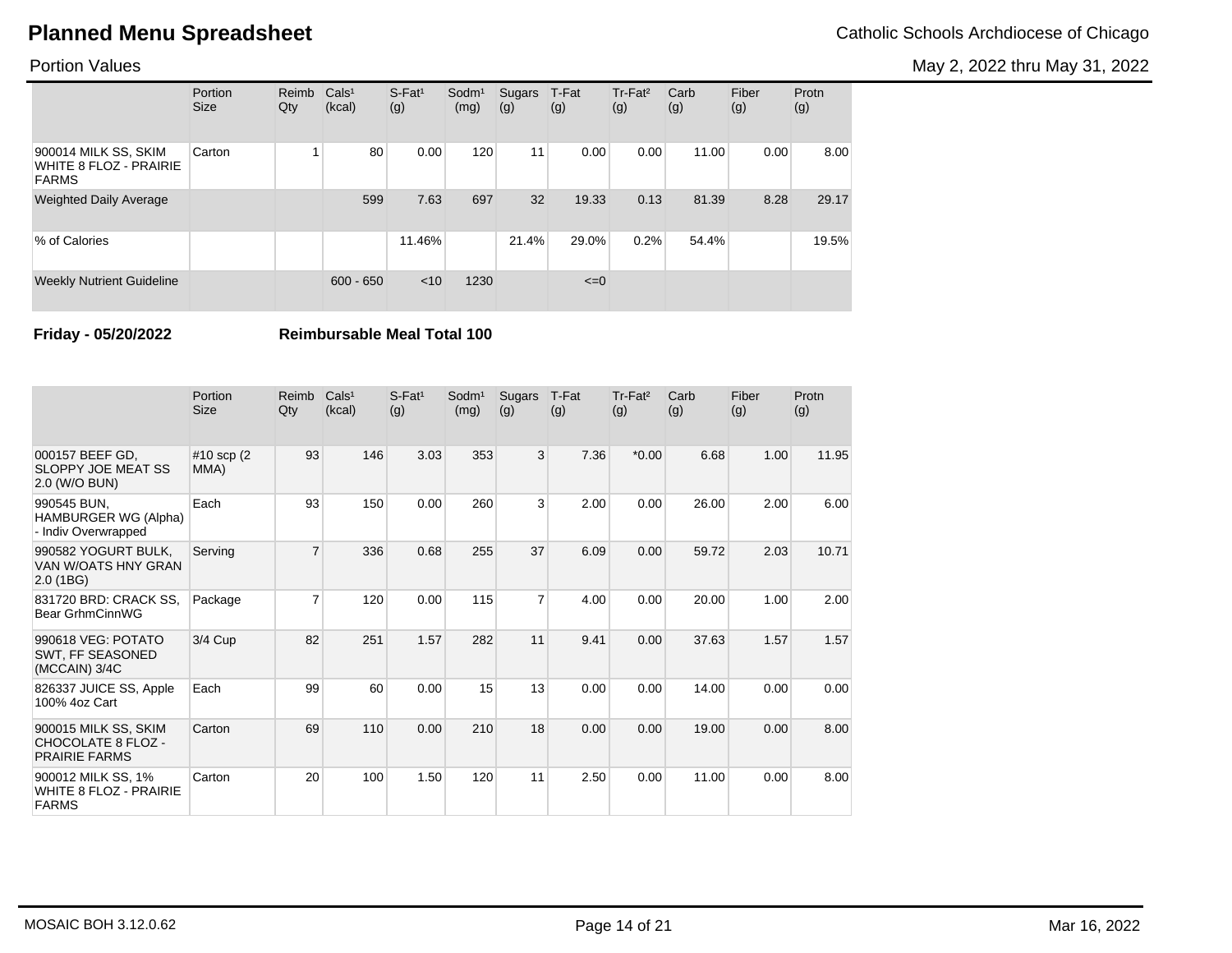May 2, 2022 thru May 31, 2022

### Portion Values

|                                                                       | Portion<br><b>Size</b> | Reimb<br>Qty | Cals <sup>1</sup><br>(kcal) | $S$ -Fat <sup>1</sup><br>(g) | $S$ odm $1$<br>(mg) | Sugars<br>(g) | T-Fat<br>(g) | Tr-Fat <sup>2</sup><br>(g) | Carb<br>(g) | Fiber<br>(g) | Protn<br>(g) |
|-----------------------------------------------------------------------|------------------------|--------------|-----------------------------|------------------------------|---------------------|---------------|--------------|----------------------------|-------------|--------------|--------------|
| 900014 MILK SS, SKIM<br><b>WHITE 8 FLOZ - PRAIRIE</b><br><b>FARMS</b> | Carton                 |              | 80                          | 0.00                         | 120                 | 11            | 0.00         | 0.00                       | 11.00       | 0.00         | 8.00         |
| <b>Weighted Daily Average</b>                                         |                        |              | 669                         | 4.45                         | 1013                | 45            | 17.63        | $*0.00$                    | 96.10       | 4.29         | 26.07        |
| % of Calories                                                         |                        |              |                             | 5.99%                        |                     | 26.9%         | 23.7%        | $*0.0\%$                   | 57.5%       |              | 15.6%        |
| <b>Weekly Nutrient Guideline</b>                                      |                        |              | $600 - 650$                 | < 10                         | 1230                |               | $\leq=0$     |                            |             |              |              |

**Monday - 05/23/2022 Reimbursable Meal Total 100**

|                                                                     | Portion<br><b>Size</b> | Reimb<br>Qty   | Cals <sup>1</sup><br>(kcal) | $S$ -Fat <sup>1</sup><br>(g) | Sodm <sup>1</sup><br>(mg) | Sugars<br>(g)  | T-Fat<br>(g) | Tr-Fat <sup>2</sup><br>(g) | Carb<br>(g) | Fiber<br>(g) | Protn<br>(g) |
|---------------------------------------------------------------------|------------------------|----------------|-----------------------------|------------------------------|---------------------------|----------------|--------------|----------------------------|-------------|--------------|--------------|
| 990610 MELT SUB AP,<br>CHIXMTBL BBQ SS 2.0<br>(W/O BUN)             | Sandwich               | 93             | 268                         | 3.33                         | 586                       | 23             | 10.83        | 0.00                       | 29.79       | 0.83         | 14.17        |
| 990572 BUN, HOT DOG<br>WG (Alpha) - Indiv<br>Overwrapped            | Each                   | 93             | 150                         | 0.00                         | 270                       | 3              | 2.50         | 0.00                       | 28.00       | 2.50         | 6.00         |
| 990624 YOGURT BULK,<br><b>STRW W/OATS HNY</b><br>GRAN 2.0 (1BG)     | Serving                | $\overline{7}$ | 336                         | 0.68                         | 255                       | 35             | 6.09         | 0.00                       | 58.38       | 2.03         | 10.71        |
| 831141 BRD: CRACK SS,<br>ScoobyDoo CinWG                            | Package                | $\overline{7}$ | 120                         | 1.00                         | 115                       | 8              | 3.50         | 0.00                       | 21.00       | 1.00         | 2.00         |
| 830678 VEG: BEANS.<br>GREEN CUT FZ CKD 3/4c                         | 3/4 Cup                | 82             | 29                          | 0.05                         | 1                         | $\overline{2}$ | 0.18         | 0.00                       | 6.76        | 3.15         | 1.56         |
| 825008 FRUIT: APPLE,<br>138CT Whole 1C                              | Each (138ct)           | 94             | 62                          | 0.03                         | $\mathbf{1}$              | 12             | 0.20         | 0.00                       | 16.52       | 2.87         | 0.31         |
| 900015 MILK SS, SKIM<br>CHOCOLATE 8 FLOZ -<br><b>PRAIRIE FARMS</b>  | Carton                 | 69             | 110                         | 0.00                         | 210                       | 18             | 0.00         | 0.00                       | 19.00       | 0.00         | 8.00         |
| 900012 MILK SS, 1%<br><b>WHITE 8 FLOZ - PRAIRIE</b><br><b>FARMS</b> | Carton                 | 20             | 100                         | 1.50                         | 120                       | 11             | 2.50         | 0.00                       | 11.00       | 0.00         | 8.00         |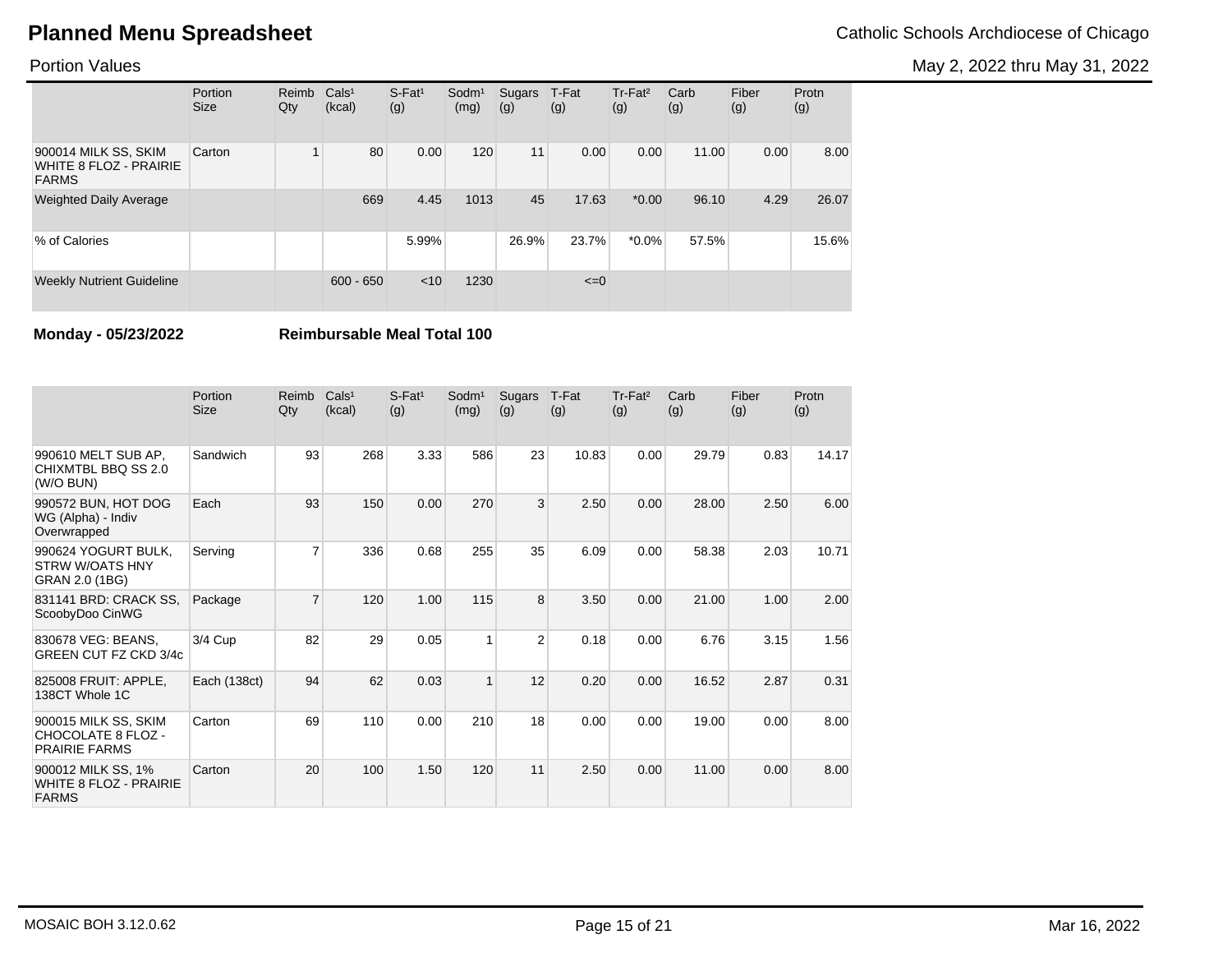May 2, 2022 thru May 31, 2022

### Portion Values

|                                                                       | Portion<br><b>Size</b> | Reimb<br>Qty | Cals <sup>1</sup><br>(kcal) | $S$ -Fat <sup>1</sup><br>(g) | $S$ odm $1$<br>(mg) | Sugars<br>(g) | T-Fat<br>(g) | Tr-Fat <sup>2</sup><br>(g) | Carb<br>(g) | Fiber<br>(g) | Protn<br>(g) |
|-----------------------------------------------------------------------|------------------------|--------------|-----------------------------|------------------------------|---------------------|---------------|--------------|----------------------------|-------------|--------------|--------------|
| 900014 MILK SS, SKIM<br><b>WHITE 8 FLOZ - PRAIRIE</b><br><b>FARMS</b> | Carton                 |              | 80                          | 0.00                         | 120                 | 11            | 0.00         | 0.00                       | 11.00       | 0.00         | 8.00         |
| <b>Weighted Daily Average</b>                                         |                        |              | 600                         | 3.59                         | 994                 | 55            | 13.91        | 0.00                       | 95.80       | 8.59         | 28.42        |
| % of Calories                                                         |                        |              |                             | 5.38%                        |                     | 36.7%         | 20.9%        | $0.0\%$                    | 63.9%       |              | 18.9%        |
| <b>Weekly Nutrient Guideline</b>                                      |                        |              | $600 - 650$                 | < 10                         | 1230                |               | $\leq=0$     |                            |             |              |              |

**Tuesday - 05/24/2022 Reimbursable Meal Total 100**

|                                                                     | Portion<br><b>Size</b> | Reimb<br>Qty | Cals <sup>1</sup><br>(kcal) | $S$ -Fat <sup>1</sup><br>(g) | Sodm <sup>1</sup><br>(mg) | Sugars<br>(g) | T-Fat<br>(g) | Tr-Fat <sup>2</sup><br>(g) | Carb<br>(g) | Fiber<br>(g) | Protn<br>(g) |
|---------------------------------------------------------------------|------------------------|--------------|-----------------------------|------------------------------|---------------------------|---------------|--------------|----------------------------|-------------|--------------|--------------|
| 990531 PIZZA AP TONY<br>4X6 CHZ 100% WG 2.0                         | Each                   | 95           | 300                         | 5.00                         | 440                       | 8             | 11.00        | 0.00                       | 34.00       | 4.00         | 16.00        |
| 900176 SALAD, APPLE<br>Sicd IW CHCube2.0                            | Each                   | 5            | 210                         | 9.00                         | 380                       | 6             | 14.00        | 0.00                       | 7.00        | 1.00         | 14.00        |
| 825962 BRD: CRACK SS.<br>GFishPrtz .75oz                            | Package                | 5            | 90                          | 0.00                         | 200                       | $\mathbf{0}$  | 1.50         | 0.00                       | 16.00       | 1.00         | 2.00         |
| 830676 VEG: BROCCOLI,<br>CUT FRZ CKD 3/4C                           | $3/4$ Cup              | 82           | 37                          | 0.02                         | 14                        | 2             | 0.16         | 0.00                       | 6.97        | 3.91         | 4.04         |
| 831449 FRUIT: CRAISINS,<br>SS Strawb1.16                            | Box (1.16oz)           | 90           | 110                         | 0.00                         | $\Omega$                  | 24            | 0.00         | 0.00                       | 27.00       | 2.00         | 0.00         |
| 900015 MILK SS, SKIM<br>CHOCOLATE 8 FLOZ -<br><b>PRAIRIE FARMS</b>  | Carton                 | 69           | 110                         | 0.00                         | 210                       | 18            | 0.00         | 0.00                       | 19.00       | 0.00         | 8.00         |
| 900012 MILK SS, 1%<br><b>WHITE 8 FLOZ - PRAIRIE</b><br><b>FARMS</b> | Carton                 | 20           | 100                         | 1.50                         | 120                       | 11            | 2.50         | 0.00                       | 11.00       | 0.00         | 8.00         |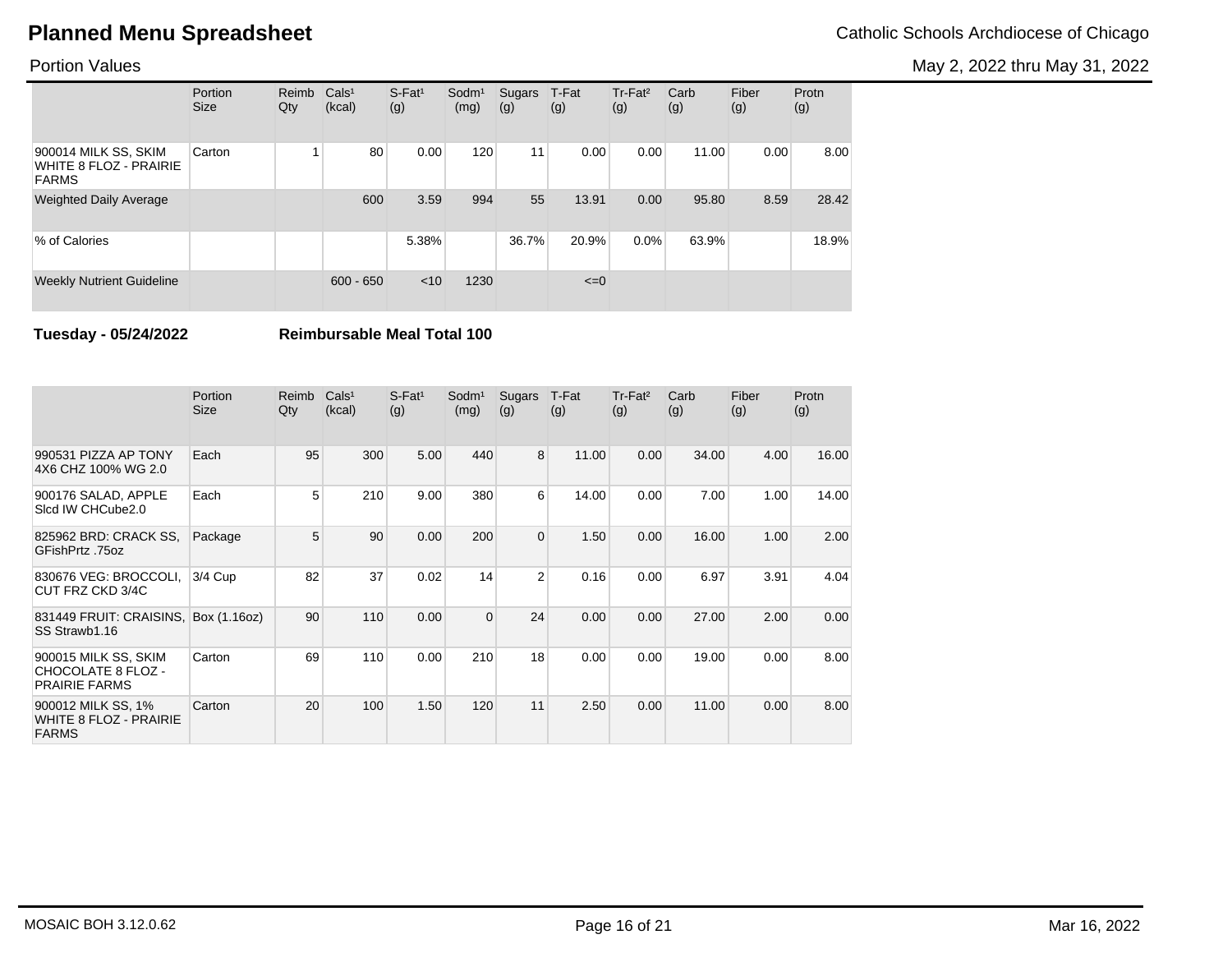May 2, 2022 thru May 31, 2022

### Portion Values

|                                                                       | Portion<br><b>Size</b> | Reimb<br>Qty | Cals <sup>1</sup><br>(kcal) | $S$ -Fat <sup>1</sup><br>(g) | $S$ odm $1$<br>(mg) | Sugars<br>(g) | T-Fat<br>(g) | Tr-Fat <sup>2</sup><br>(g) | Carb<br>(g) | Fiber<br>(g) | Protn<br>(g) |
|-----------------------------------------------------------------------|------------------------|--------------|-----------------------------|------------------------------|---------------------|---------------|--------------|----------------------------|-------------|--------------|--------------|
| 900014 MILK SS, SKIM<br><b>WHITE 8 FLOZ - PRAIRIE</b><br><b>FARMS</b> | Carton                 |              | 80                          | 0.00                         | 120                 | 11            | 0.00         | 0.00                       | 11.00       | 0.00         | 8.00         |
| <b>Weighted Daily Average</b>                                         |                        |              | 526                         | 5.52                         | 629                 | 46            | 11.85        | 0.00                       | 78.89       | 8.91         | 26.51        |
| % of Calories                                                         |                        |              |                             | 9.44%                        |                     | 35.0%         | 20.3%        | $0.0\%$                    | 60.0%       |              | 20.2%        |
| <b>Weekly Nutrient Guideline</b>                                      |                        |              | $600 - 650$                 | < 10                         | 1230                |               | $\leq=0$     |                            |             |              |              |

**Wednesday - 05/25/2022 Reimbursable Meal Total 100**

|                                                                     | Portion<br><b>Size</b> | Reimb<br>Qty | Cals <sup>1</sup><br>(kcal) | $S$ -Fat <sup>1</sup><br>(g) | Sodm <sup>1</sup><br>(mg) | Sugars<br>(g)  | T-Fat<br>(g) | Tr-Fat <sup>2</sup><br>(g) | Carb<br>(g) | Fiber<br>(g) | Protn<br>(g) |
|---------------------------------------------------------------------|------------------------|--------------|-----------------------------|------------------------------|---------------------------|----------------|--------------|----------------------------|-------------|--------------|--------------|
| 900045 BURG, BEEF AP<br>WG 2.0 (2BG) (ALPHA)                        | Each                   | 97           | 260                         | 2.50                         | 305                       | 3              | 8.00         | 0.00                       | 28.00       | 2.00         | 17.00        |
| 825856 COND PC Ketchup Each<br>9g Heinz                             |                        | 97           | 10                          | 0.00                         | 85                        | $\overline{2}$ | 0.00         | 0.00                       | 3.00        | 0.00         | 0.00         |
| 990643 SALAD, T.HAM<br>TKY CH MZ AP W 2.0                           | Each                   | 3            | 175                         | 5.25                         | 489                       | $\overline{2}$ | 9.42         | 0.00                       | 4.41        | 0.86         | 16.53        |
| 990653 Roll, DinnerWheat<br>WG 1EA(Alpha) -Indiv<br>Overwrapped     | each                   | 3            | 80                          | 0.00                         | 160                       | $\mathbf{1}$   | 1.50         | 0.00                       | 14.00       | 1.00         | 3.00         |
| 826055 COND PC.<br><b>DRESSING FRENCH 12G</b><br>(HEINZ)            | Each                   | 3            | 52                          | 0.66                         | 128                       | 3              | 4.33         | 85.08                      | 3.17        | 0.09         | 0.09         |
| 830644 VEG: BEANS.<br>BKD VEG AP 3/4c                               | 3/4 Cup                | 82           | 333                         | 0.00                         | 772                       | 21             | 1.51         | 0.00                       | 65.05       | 12.10        | 16.64        |
| 826581 FRUIT: ORANGE<br>138ct Whole 1/2c                            | Each(138ct)            | 94           | 47                          | 0.02                         | $\Omega$                  | 9              | 0.12         | 0.00                       | 11.73       | 2.40         | 0.94         |
| 900015 MILK SS, SKIM<br>CHOCOLATE 8 FLOZ -<br><b>PRAIRIE FARMS</b>  | Carton                 | 69           | 110                         | 0.00                         | 210                       | 18             | 0.00         | 0.00                       | 19.00       | 0.00         | 8.00         |
| 900012 MILK SS, 1%<br><b>WHITE 8 FLOZ - PRAIRIE</b><br><b>FARMS</b> | Carton                 | 20           | 100                         | 1.50                         | 120                       | 11             | 2.50         | 0.00                       | 11.00       | 0.00         | 8.00         |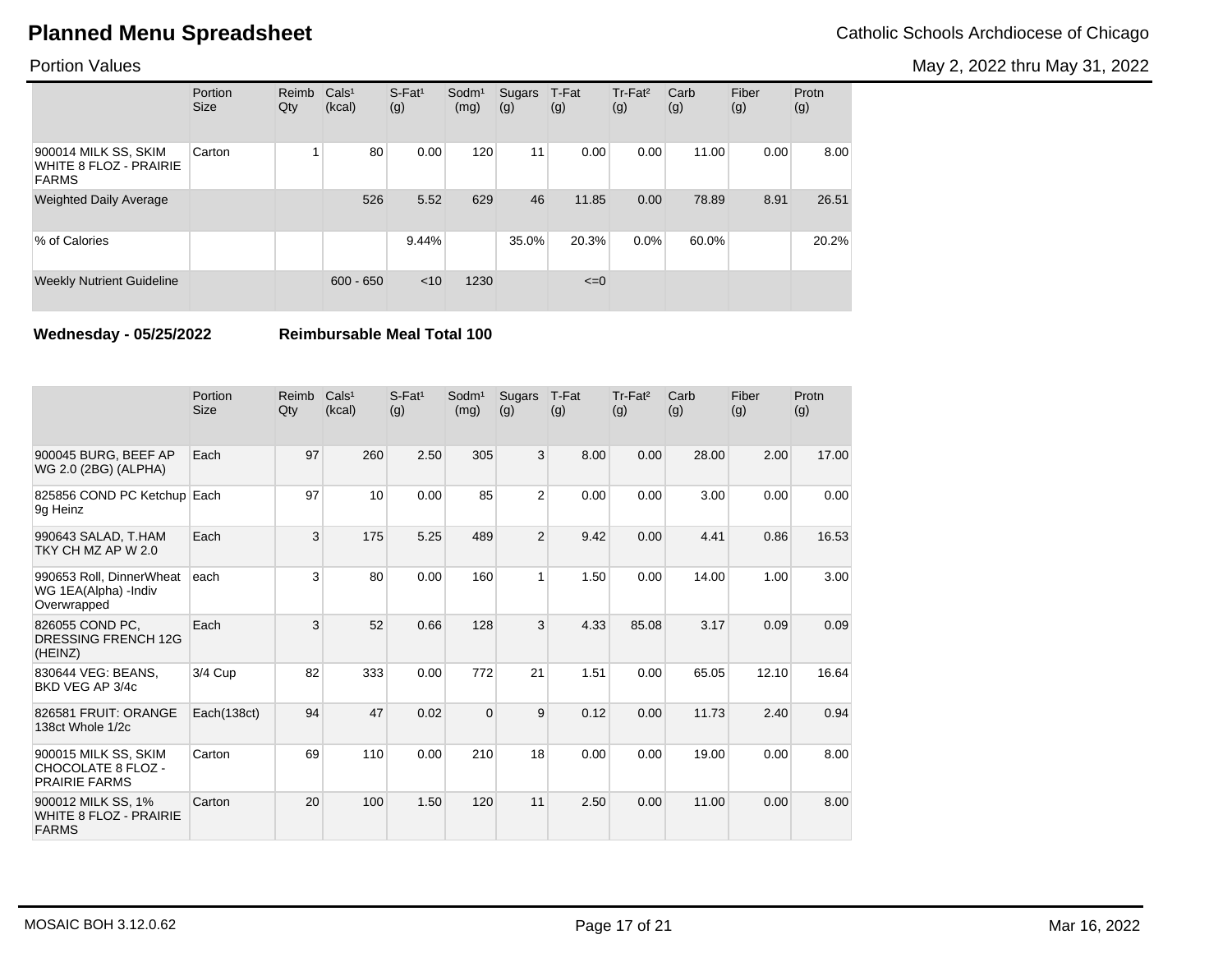May 2, 2022 thru May 31, 2022

### Portion Values

|                                                                       | Portion<br><b>Size</b> | Reimb<br>Qty | Cals <sup>1</sup><br>(kcal) | $S$ -Fat <sup>1</sup><br>(g) | $S$ odm $1$<br>(mg) | Sugars<br>(g) | T-Fat<br>(g) | Tr-Fat <sup>2</sup><br>(g) | Carb<br>(g) | Fiber<br>(g) | Protn<br>(g) |
|-----------------------------------------------------------------------|------------------------|--------------|-----------------------------|------------------------------|---------------------|---------------|--------------|----------------------------|-------------|--------------|--------------|
| 900014 MILK SS, SKIM<br><b>WHITE 8 FLOZ - PRAIRIE</b><br><b>FARMS</b> | Carton                 |              | 80                          | 0.00                         | 120                 | 11            | 0.00         | 0.00                       | 11.00       | 0.00         | 8.00         |
| <b>Weighted Daily Average</b>                                         |                        |              | 685                         | 2.92                         | 1204                | 46            | 10.07        | 2.55                       | 110.50      | 14.17        | 38.81        |
| % of Calories                                                         |                        |              |                             | 3.84%                        |                     | 26.9%         | 13.2%        | 3.4%                       | 64.5%       |              | 22.7%        |
| <b>Weekly Nutrient Guideline</b>                                      |                        |              | $600 - 650$                 | < 10                         | 1230                |               | $\leq=0$     |                            |             |              |              |

**Thursday - 05/26/2022 Reimbursable Meal Total 100**

|                                                                     | Portion<br><b>Size</b> | Reimb<br>Qty   | Cals <sup>1</sup><br>(kcal) | $S$ -Fat <sup>1</sup><br>(g) | $S$ odm $1$<br>(mg) | Sugars<br>(g)  | T-Fat<br>(g) | Tr-Fat <sup>2</sup><br>(g) | Carb<br>(g) | Fiber<br>(g) | Protn<br>(g) |
|---------------------------------------------------------------------|------------------------|----------------|-----------------------------|------------------------------|---------------------|----------------|--------------|----------------------------|-------------|--------------|--------------|
| 990674 SDW BN, CHAM<br>TKY(JENNIE-O SLCD) PV<br>WG 2(2BG)(ALPHA     | Sandwich               | 93             | 325                         | 6.01                         | 762                 | $\overline{4}$ | 12.78        | 0.00                       | 28.01       | 2.00         | 22.55        |
| 825862 COND PC Mustard Each<br>6g                                   |                        | 90             | $\Omega$                    | 0.00                         | 65                  | $\Omega$       | 0.00         | 0.00                       | 1.00        | 0.00         | 0.00         |
| 990582 YOGURT BULK,<br>VAN W/OATS HNY GRAN<br>2.0(1B)               | Serving                | $\overline{7}$ | 336                         | 0.68                         | 255                 | 37             | 6.09         | 0.00                       | 59.72       | 2.03         | 10.71        |
| 831720 BRD: CRACK SS.<br>Bear GrhmCinnWG                            | Package                | $\overline{7}$ | 120                         | 0.00                         | 115                 | $\overline{7}$ | 4.00         | 0.00                       | 20.00       | 1.00         | 2.00         |
| 990551 VEG: SALAD,<br>POTATO AP 3/4C (1/2C<br>VEG)                  | 3/4 Cup                | 87             | 330                         | 3.00                         | 810                 | 11             | 18.01        | 0.00                       | 40.52       | 4.50         | 3.00         |
| 990592 VEG: CARROTS.<br>FRESH BABY IW 1.3OZ                         | Bag (1.3 ozw)          | 93             | 13                          | 0.01                         | 29                  | $\overline{2}$ | 0.05         | 0.00                       | 3.04        | 1.07         | 0.24         |
| 000124 FRUIT: PEARS<br>150 ct.                                      | Each (150ct)           | 93             | 67                          | 0.03                         | $\overline{1}$      | 12             | 0.17         | 0.00                       | 17.97       | 3.66         | 0.42         |
| 900015 MILK SS, SKIM<br>CHOCOLATE 8 FLOZ -<br><b>PRAIRIE FARMS</b>  | Carton                 | 69             | 110                         | 0.00                         | 210                 | 18             | 0.00         | 0.00                       | 19.00       | 0.00         | 8.00         |
| 900012 MILK SS, 1%<br><b>WHITE 8 FLOZ - PRAIRIE</b><br><b>FARMS</b> | Carton                 | 20             | 100                         | 1.50                         | 120                 | 11             | 2.50         | 0.00                       | 11.00       | 0.00         | 8.00         |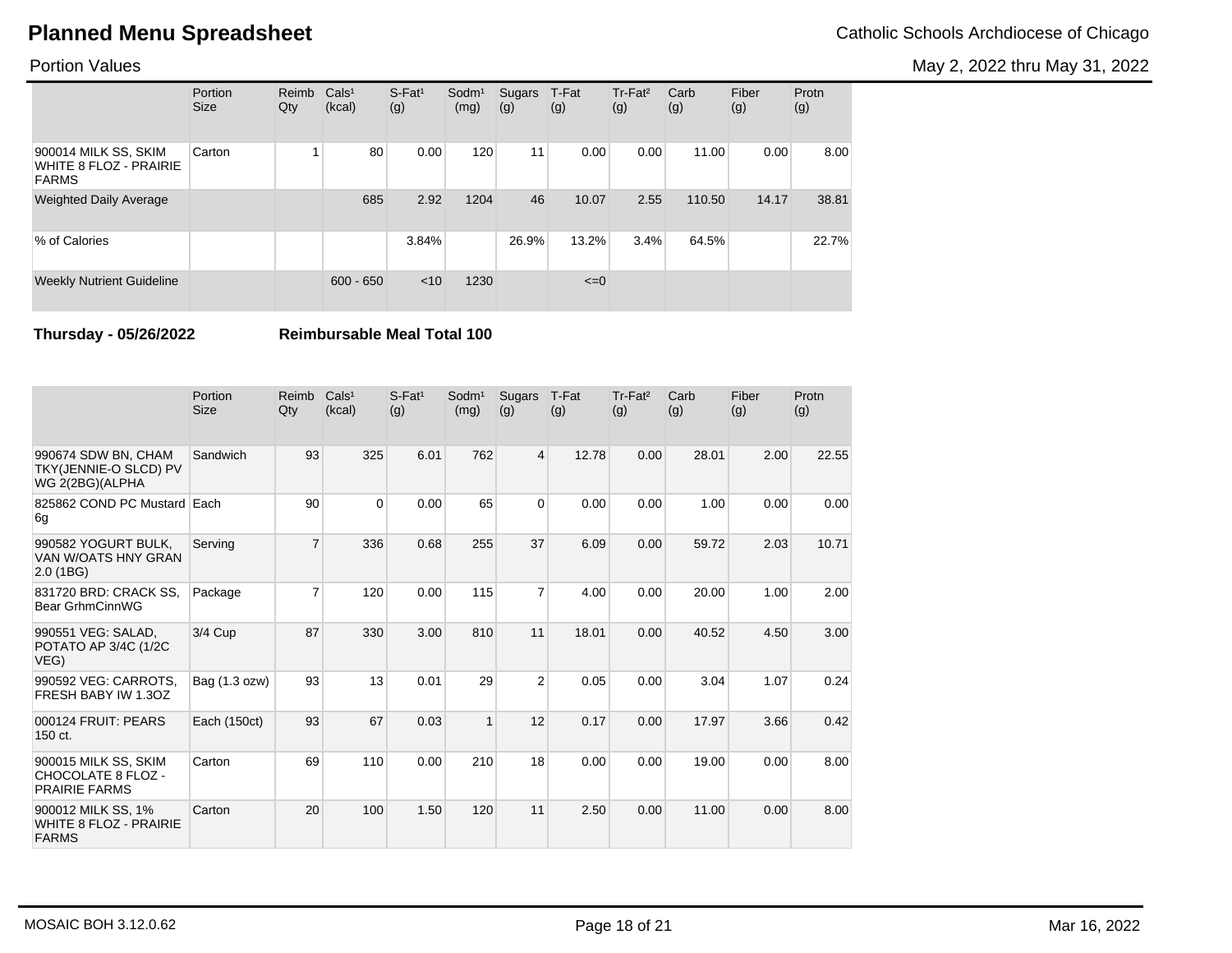May 2, 2022 thru May 31, 2022

### Portion Values

|                                                                       | Portion<br><b>Size</b> | Reimb<br>Qty | Cals <sup>1</sup><br>(kcal) | $S-Fat1$<br>(g) | Sodm <sup>1</sup><br>(mg) | Sugars<br>(g) | T-Fat<br>(g) | Tr-Fat <sup>2</sup><br>(g) | Carb<br>(g) | Fiber<br>(g) | Protn<br>(g) |
|-----------------------------------------------------------------------|------------------------|--------------|-----------------------------|-----------------|---------------------------|---------------|--------------|----------------------------|-------------|--------------|--------------|
| 900014 MILK SS, SKIM<br><b>WHITE 8 FLOZ - PRAIRIE</b><br><b>FARMS</b> | Carton                 |              | 80                          | 0.00            | 120                       | 11            | 0.00         | 0.00                       | 11.00       | 0.00         | 8.00         |
| <b>Weighted Daily Average</b>                                         |                        |              | 793                         | 8.58            | 1696                      | 43            | 28.95        | 0.00                       | 102.74      | 10.38        | 32.29        |
| % of Calories                                                         |                        |              |                             | 9.74%           |                           | 21.7%         | 32.9%        | $0.0\%$                    | 51.8%       |              | 16.3%        |
| <b>Weekly Nutrient Guideline</b>                                      |                        |              | $600 - 650$                 | $<$ 10          | 1230                      |               | $\leq=0$     |                            |             |              |              |

**Friday - 05/27/2022 Reimbursable Meal Total 100**

|                                                                     | Portion<br><b>Size</b> | Reimb<br>Qty | Cals <sup>1</sup><br>(kcal) | $S$ -Fat <sup>1</sup><br>(g) | $S$ odm $1$<br>(mg) | Sugars<br>(g) | T-Fat<br>(g) | Tr-Fat <sup>2</sup><br>(g) | Carb<br>(g) | Fiber<br>(g) | Protn<br>(g) |
|---------------------------------------------------------------------|------------------------|--------------|-----------------------------|------------------------------|---------------------|---------------|--------------|----------------------------|-------------|--------------|--------------|
| 990687 ENT: BOWL, RICE<br><b>CHIXDCD SOUTHWEST</b><br>CH 2.0 (2BG)  | <b>Bowl</b>            | 94           | 389                         | 4.27                         | 356                 | $\mathbf{1}$  | 11.97        | $*0.00$                    | 51.23       | 2.05         | 19.69        |
| 832680 SALAD, ChixPop<br>CH AP W 2.5 (1BG)                          | Each                   | 6            | 325                         | 5.78                         | 493                 | 3             | 18.96        | 0.00                       | 18.65       | 4.20         | 19.44        |
| 990650 Breadstick WG<br>1BG (1EA)(Alpha) - Indiv<br>Overwrapped     | Each                   | 6            | 70                          | 0.00                         | 140                 | $\mathbf{1}$  | 1.00         | 0.00                       | 14.00       | 1.50         | 3.00         |
| 826059 COND PC,<br>DRESSING RANCH 12G<br>(HEINZ)                    | Each                   | 6            | 49                          | 0.76                         | 101                 | $\mathbf{1}$  | 4.92         | 0.10                       | 0.91        | 0.02         | 0.10         |
| 990629 VEG: CARROTS.<br>DICED FZ CKD 3/4C                           | 3/4 Cup                | 82           | 49                          | 0.16                         | 78                  | 5             | 0.90         | 0.00                       | 10.21       | 4.36         | 0.77         |
| 826340 JUICE SS, Frt Bld<br>100% 4oz Crt                            | Each                   | 99           | 60                          | 0.00                         | 10                  | 13            | 0.00         | 0.00                       | 14.00       | 0.00         | 0.00         |
| 900015 MILK SS, SKIM<br>CHOCOLATE 8 FLOZ -<br><b>PRAIRIE FARMS</b>  | Carton                 | 69           | 110                         | 0.00                         | 210                 | 18            | 0.00         | 0.00                       | 19.00       | 0.00         | 8.00         |
| 900012 MILK SS, 1%<br><b>WHITE 8 FLOZ - PRAIRIE</b><br><b>FARMS</b> | Carton                 | 20           | 100                         | 1.50                         | 120                 | 11            | 2.50         | 0.00                       | 11.00       | 0.00         | 8.00         |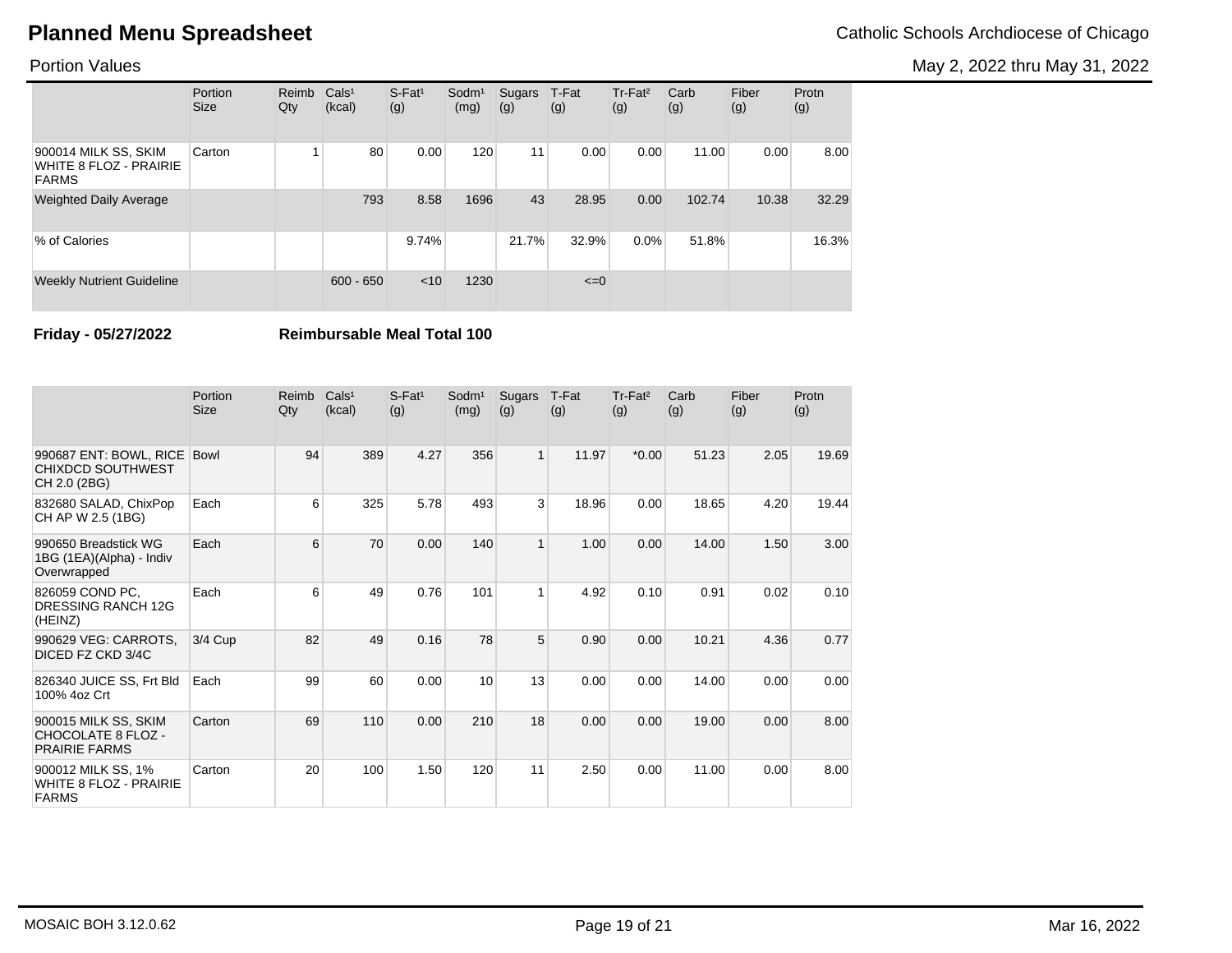May 2, 2022 thru May 31, 2022

### Portion Values

|                                                                       | Portion<br><b>Size</b> | Reimb<br>Qty | Cals <sup>1</sup><br>(kcal) | $S$ -Fat <sup>1</sup><br>(g) | $S$ odm $1$<br>(mg) | Sugars<br>(g) | T-Fat<br>(g) | Tr-Fat <sup>2</sup><br>(g) | Carb<br>(g) | Fiber<br>(g) | Protn<br>(g) |
|-----------------------------------------------------------------------|------------------------|--------------|-----------------------------|------------------------------|---------------------|---------------|--------------|----------------------------|-------------|--------------|--------------|
| 900014 MILK SS, SKIM<br><b>WHITE 8 FLOZ - PRAIRIE</b><br><b>FARMS</b> | Carton                 |              | 80                          | 0.00                         | 120                 | 11            | 0.00         | 0.00                       | 11.00       | 0.00         | 8.00         |
| <b>Weighted Daily Average</b>                                         |                        |              | 588                         | 4.83                         | 622                 | 34            | 13.98        | $*0.01$                    | 87.82       | 5.84         | 27.69        |
| % of Calories                                                         |                        |              |                             | 7.39%                        |                     | 23.1%         | 21.4%        | $*0.0\%$                   | 59.7%       |              | 18.8%        |
| <b>Weekly Nutrient Guideline</b>                                      |                        |              | $600 - 650$                 | < 10                         | 1230                |               | $\leq=0$     |                            |             |              |              |

**Tuesday - 05/31/2022 Reimbursable Meal Total 100**

|                                                                     | Portion<br><b>Size</b> | Reimb<br>Qty   | Cals <sup>1</sup><br>(kcal) | $S$ -Fat <sup>1</sup><br>(g) | Sodm <sup>1</sup><br>(mg) | Sugars<br>(g)  | T-Fat<br>(g) | Tr-Fat <sup>2</sup><br>(g) | Carb<br>(g) | Fiber<br>(g) | Protn<br>(g) |
|---------------------------------------------------------------------|------------------------|----------------|-----------------------------|------------------------------|---------------------------|----------------|--------------|----------------------------|-------------|--------------|--------------|
| 990690 PACK: FR TST<br>STK AP (4), CHIX SSG<br>PTY (2) WG 2(2BG     | Pack                   | 93             | 460                         | 4.50                         | 800                       | 9              | 22.00        | 0.00                       | 40.00       | 3.00         | 28.00        |
| 990582 YOGURT BULK,<br>VAN W/OATS HNY GRAN<br>2.0(1B)               | Serving                | $\overline{7}$ | 336                         | 0.68                         | 255                       | 37             | 6.09         | 0.00                       | 59.72       | 2.03         | 10.71        |
| 831720 BRD: CRACK SS.<br>Bear GrhmCinnWG                            | Package                | 7              | 120                         | 0.00                         | 115                       | $\overline{7}$ | 4.00         | 0.00                       | 20.00       | 1.00         | 2.00         |
| 990625 VEG: POTATO,<br>TATER TOTS (MCCAIN)<br>3/4C                  | 12 Each                | 97             | 174                         | 1.34                         | 482                       | $\mathbf 0$    | 9.38         | 0.00                       | 21.44       | 1.34         | 1.34         |
| 825856 COND PC Ketchup Each<br>9g Heinz                             |                        | 97             | 10                          | 0.00                         | 85                        | 2              | 0.00         | 0.00                       | 3.00        | 0.00         | 0.00         |
| 825008 FRUIT: APPLE,<br>138CT Whole 1C                              | Each (138ct)           | 94             | 62                          | 0.03                         | $\overline{1}$            | 12             | 0.20         | 0.00                       | 16.52       | 2.87         | 0.31         |
| 900015 MILK SS, SKIM<br>CHOCOLATE 8 FLOZ -<br><b>PRAIRIE FARMS</b>  | Carton                 | 69             | 110                         | 0.00                         | 210                       | 18             | 0.00         | 0.00                       | 19.00       | 0.00         | 8.00         |
| 900012 MILK SS, 1%<br><b>WHITE 8 FLOZ - PRAIRIE</b><br><b>FARMS</b> | Carton                 | 20             | 100                         | 1.50                         | 120                       | 11             | 2.50         | 0.00                       | 11.00       | 0.00         | 8.00         |